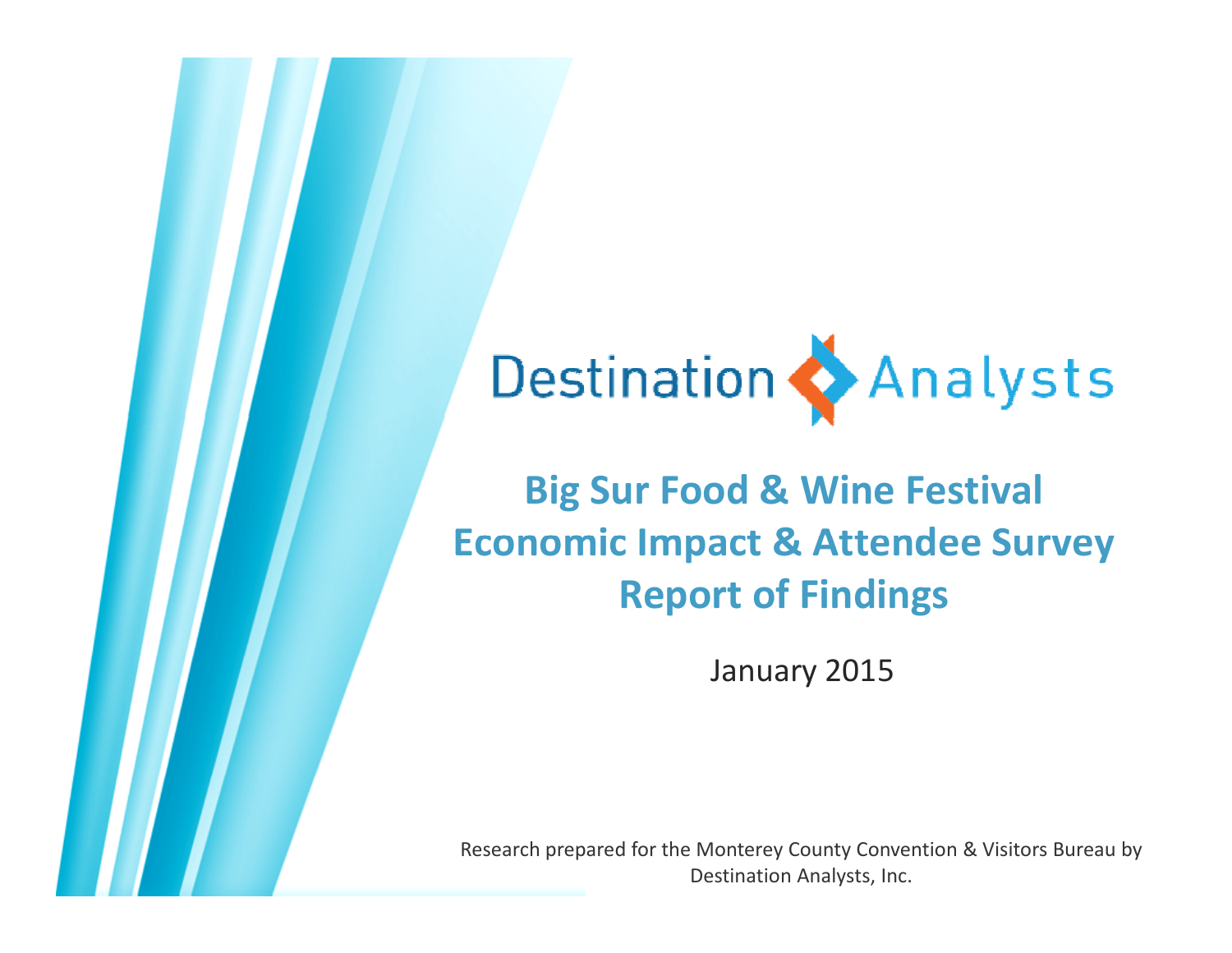# **Overview & Methodology**

This report presents the findings of a survey of attendees of the Big Sur Food & Wine Festival, conducted by Destination Analysts, Inc. on behalf of the Monterey County Convention & Visitors Bureau for the objective of estimating the economic impact of this event for the County.

The primary tool used to gather this data was an online survey of event attendees. All event ticket purchasers were sent and email inviting them to take the survey. Entry into a sweepstakes to win one of two \$100 Visa gift cards was offered as an incentive to complete the survey. The survey was fielded from December 11<sup>th</sup> through January 12<sup>th</sup>. In total, 131 fully completed surveys of event attendees were gathered. To provide inputs for the economic impact estimates, the survey collected data on attendee place of residence, spending in the Monterey County area, and motivations for attending the Big Sur Food & Wine Festival.

While the primary purpose of the survey was to provide data for the economic impact estimates, a number of additional questions were asked to develop an understanding of attendees. The results of these questions are shown in the Detailed Findings and Demographics sections of this report.

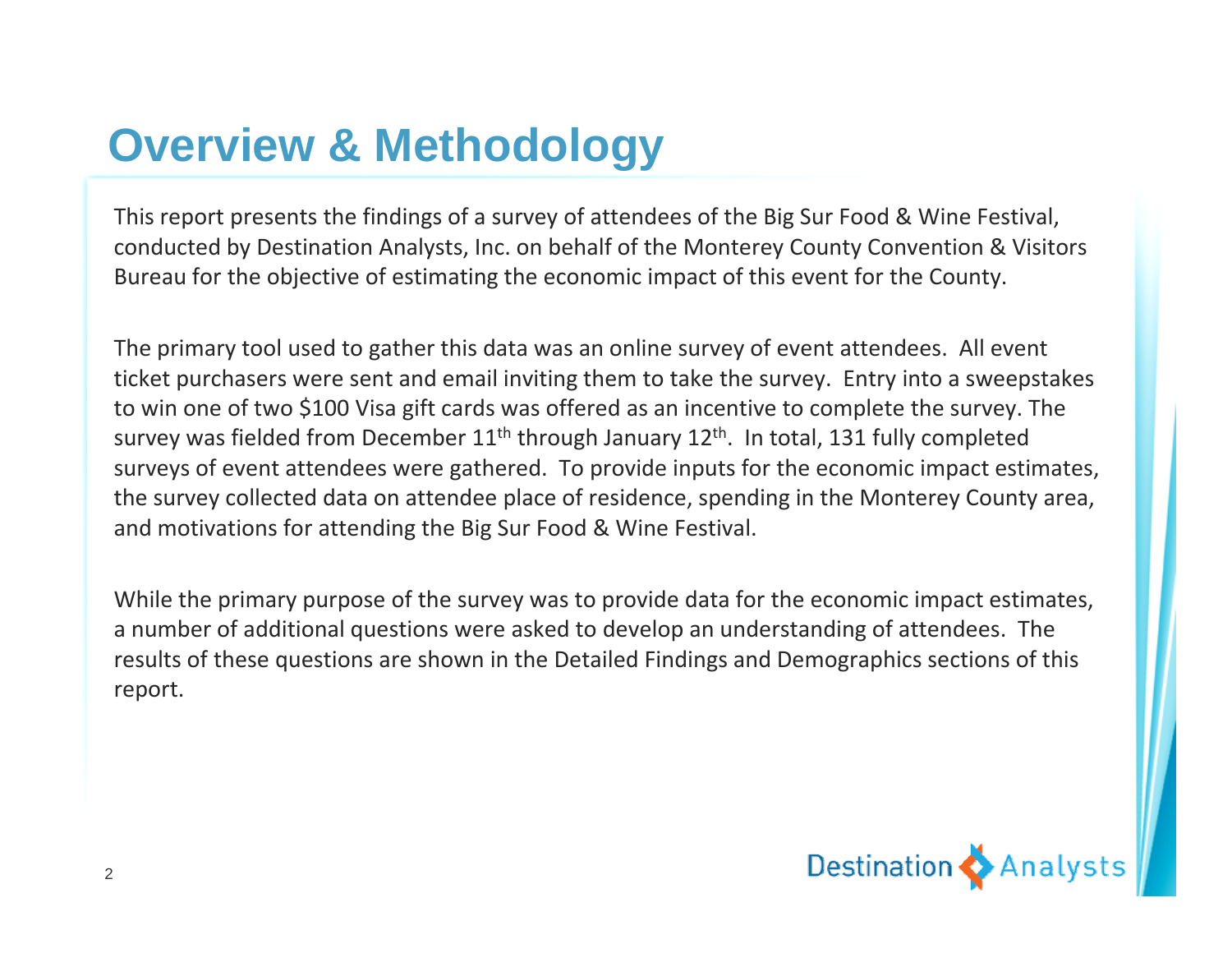# **Overview & Methodology (continued)**

IMPORTANT NOTE: Attendee spending is defined as spending in Monterey County by Big Sur Food & Wine related event attendees *who reside outside Monterey County*. Event attendees from outside Monterey County include travelers from outside the Monterey County area visiting specifically to attend a Big Sur Food & Wine related event. Spending by Monterey County residents related to the event is specifically excluded from this analysis, as it cannot be claimed as an injection of new spending in the local economy.

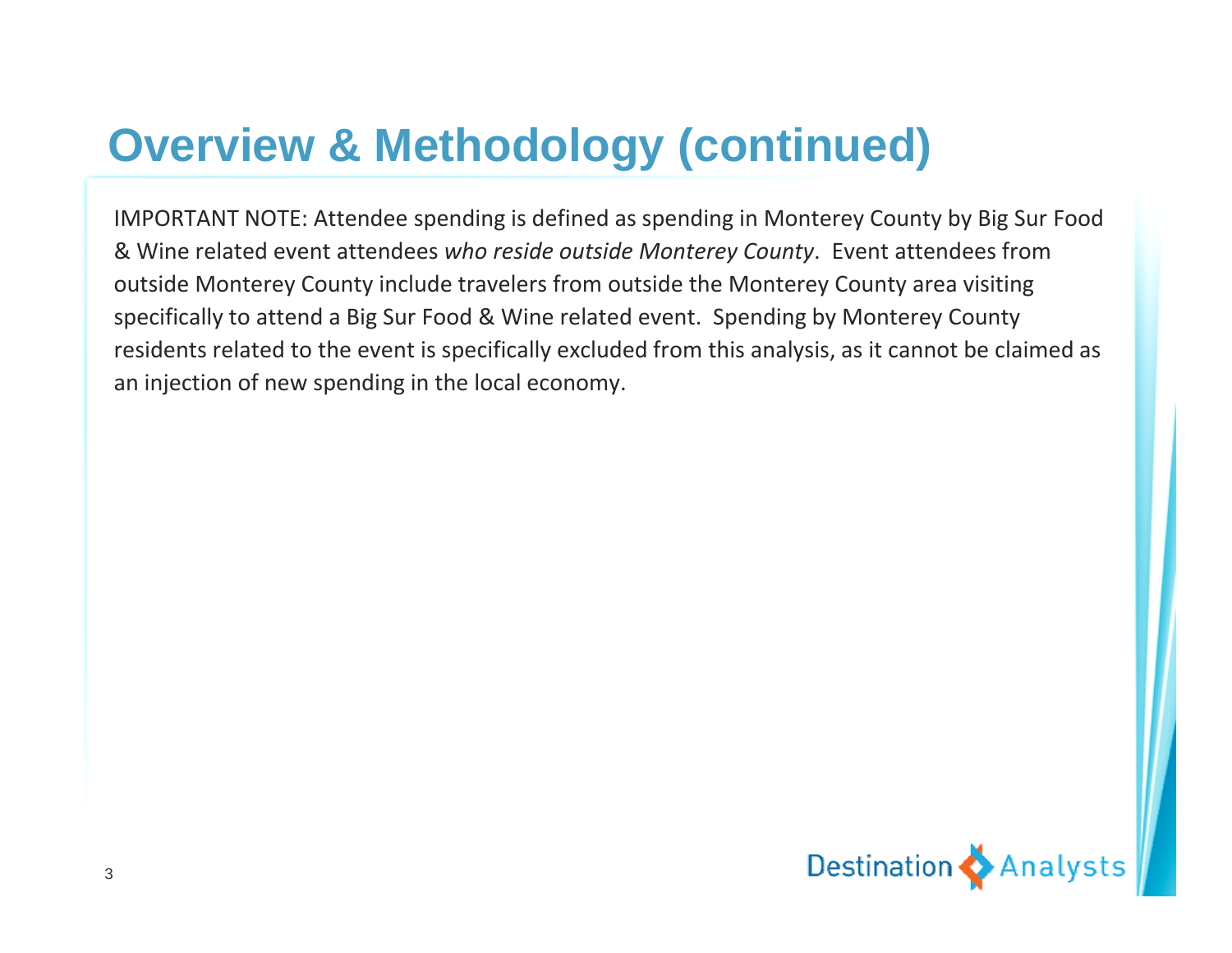# **Economic Impact Estimates**

| Influenced room nights sold in Monterey County hotels -------------------------- 192       |  |
|--------------------------------------------------------------------------------------------|--|
| Tax revenues generated by Big Sur Food & Wine Festival ** ----------------------- \$51,559 |  |
| Transient Occupancy Tax generated by Big Sur Food & Wine Festival - ------ \$19,524        |  |
| Sales tax revenues generated by Big Sur Food & Wine Festival -------------- \$32,035       |  |

\*An influenced attendee is defined as residing outside Monterey County and visiting the County specifically for the festival *\*\*Includes transient occupancy and sales taxes generated for governmental entities in the county*

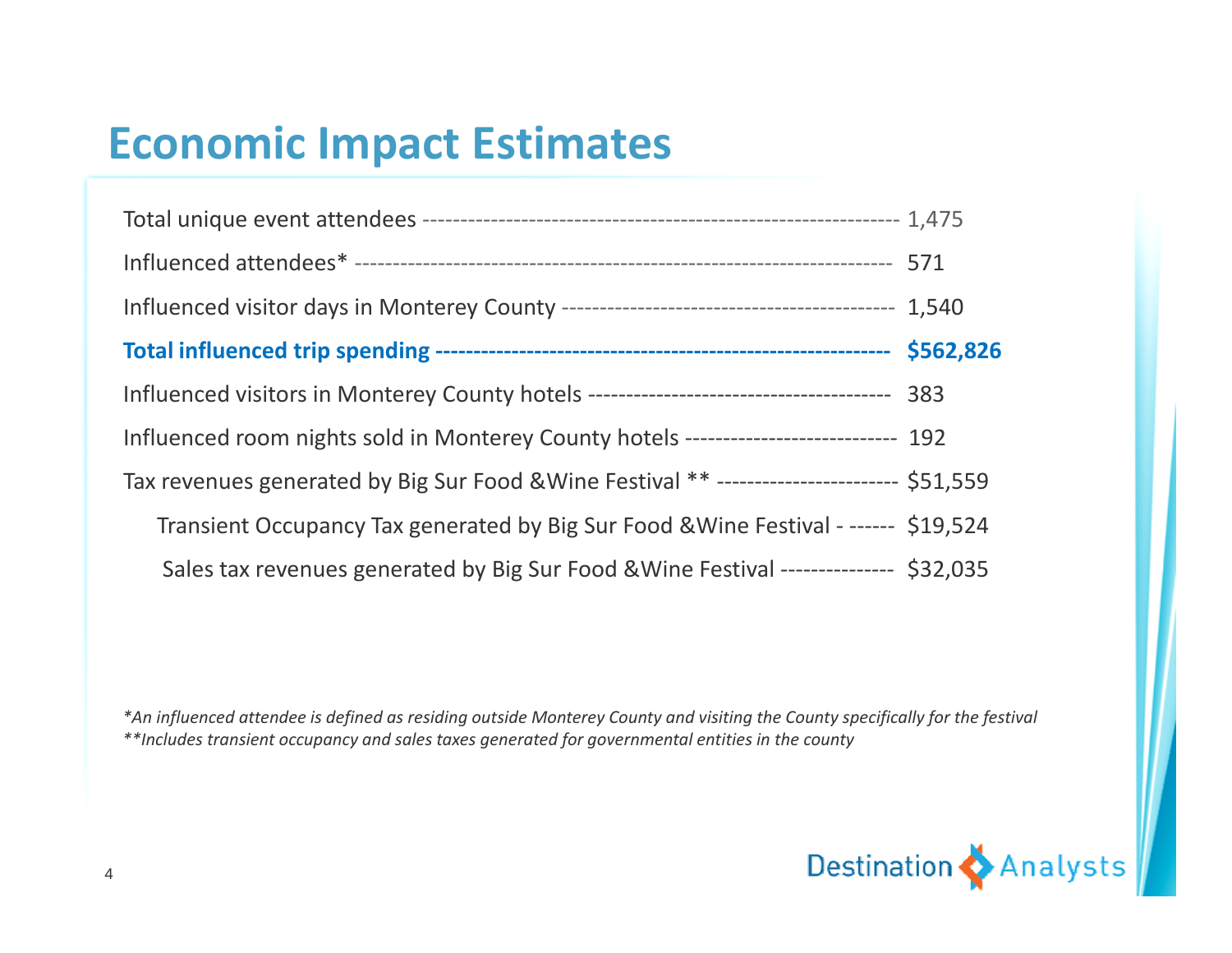# **Economic Impact Estimates—**

#### **Detailed Influenced Trip Spending**

Estimated total spending in Monterey County by influenced attendees—those who reside outside of Monterey County and visited specifically for the Big Sur Food & Wine Festival—is detailed by category below.

|                                       | <b>Visitor Spending</b> | <b>Taxes Generated</b> |
|---------------------------------------|-------------------------|------------------------|
| Hotel/motel/inn                       | \$185,942               | \$19,523.90            |
| <b>Restaurants</b>                    | \$181,481               | \$15,425.93            |
| <b>Retail purchases</b>               | \$60,586                | \$5,149.85             |
| Entertainment & sightseeing           | \$63,427                | \$5,391.30             |
| Car rental fees                       | \$24,925                | \$2,118.59             |
| Gas, parking and local transportation | \$30,236                | \$2,570.09             |
| <b>Other</b>                          | \$16,228                | \$,379.36              |
| <b>TOTAL</b>                          | \$562,826               | \$51,559               |

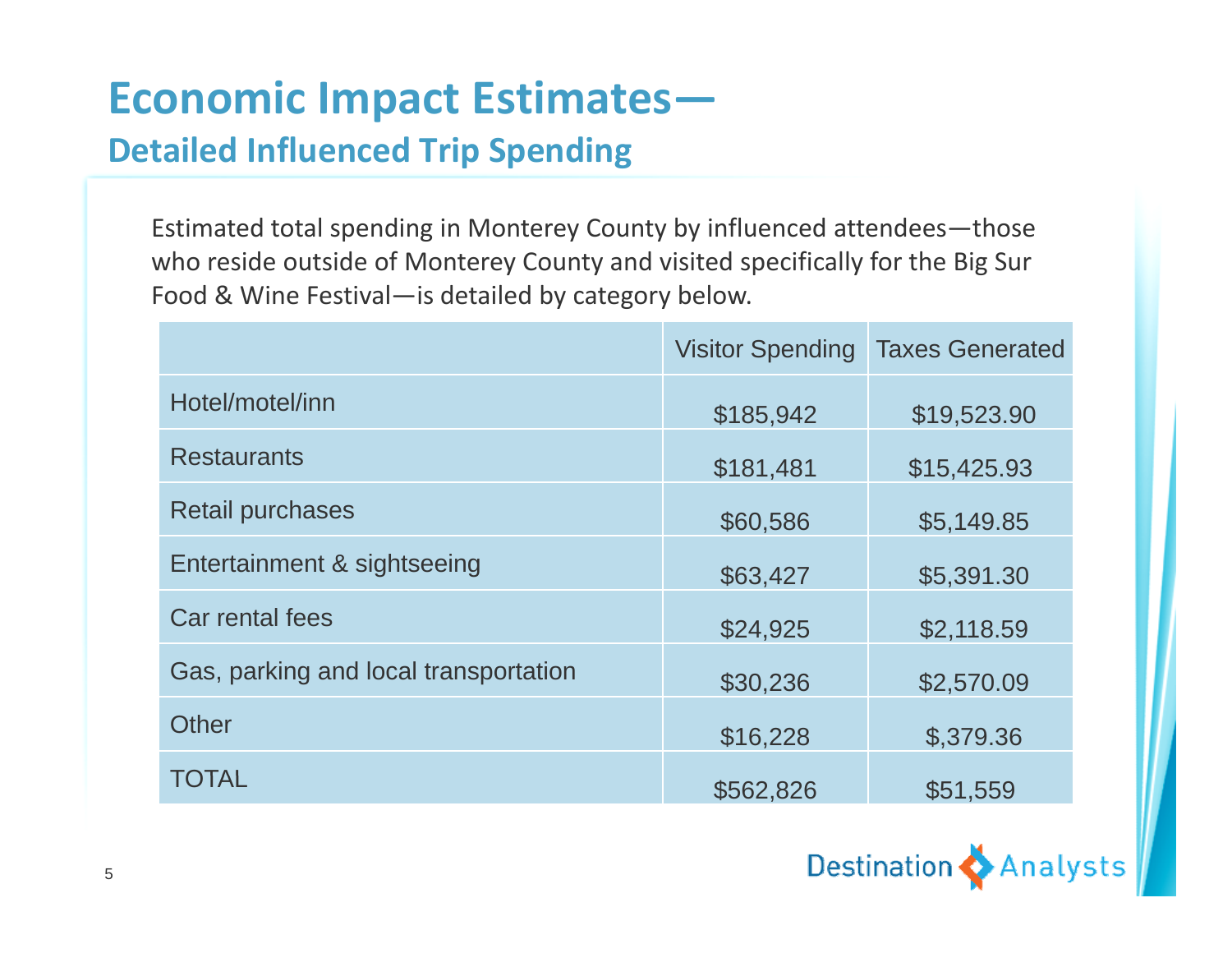# **Detailed Survey Findings**

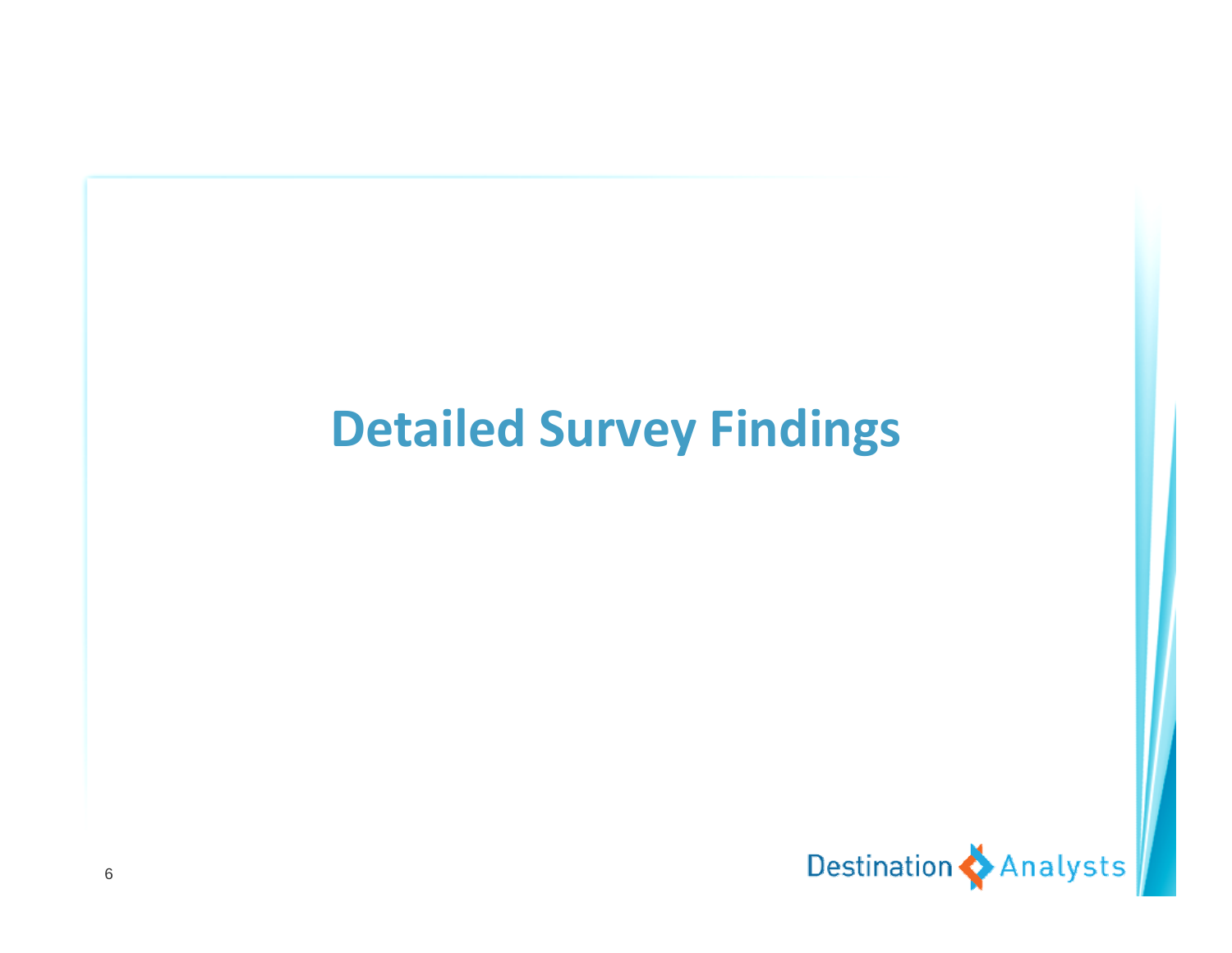### **Monterey County Resident**

Under 50 percent of Big Sur Food & Wine Festival attendees that were surveyed live outside Monterey County <sup>y</sup> yy(48.9%). **Yes, 48.9%**



Question: Do you live in Monterey County, California? Base: All Respondents. 131 completed surveys.

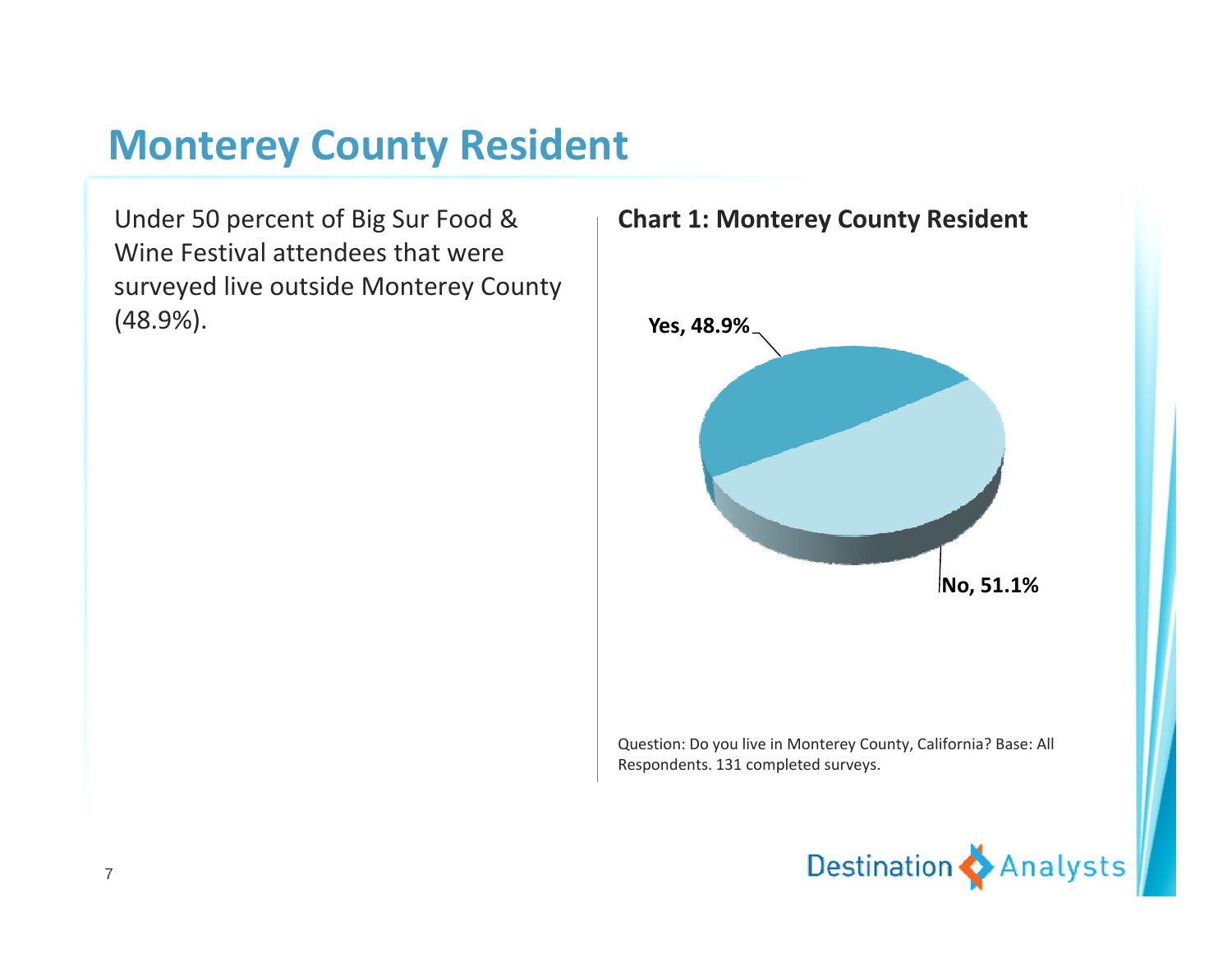### **State of Residence**

The chart at right shows the top states of origin for Big Sur Food & Wine Festival attendees surveyed who live outside of Monterey County. 70 percent of these attendees traveled from another county within California.

#### **Chart 2: State of Residence**



Question: What state do you live in? All respondents. Base: 67 completed surveys.

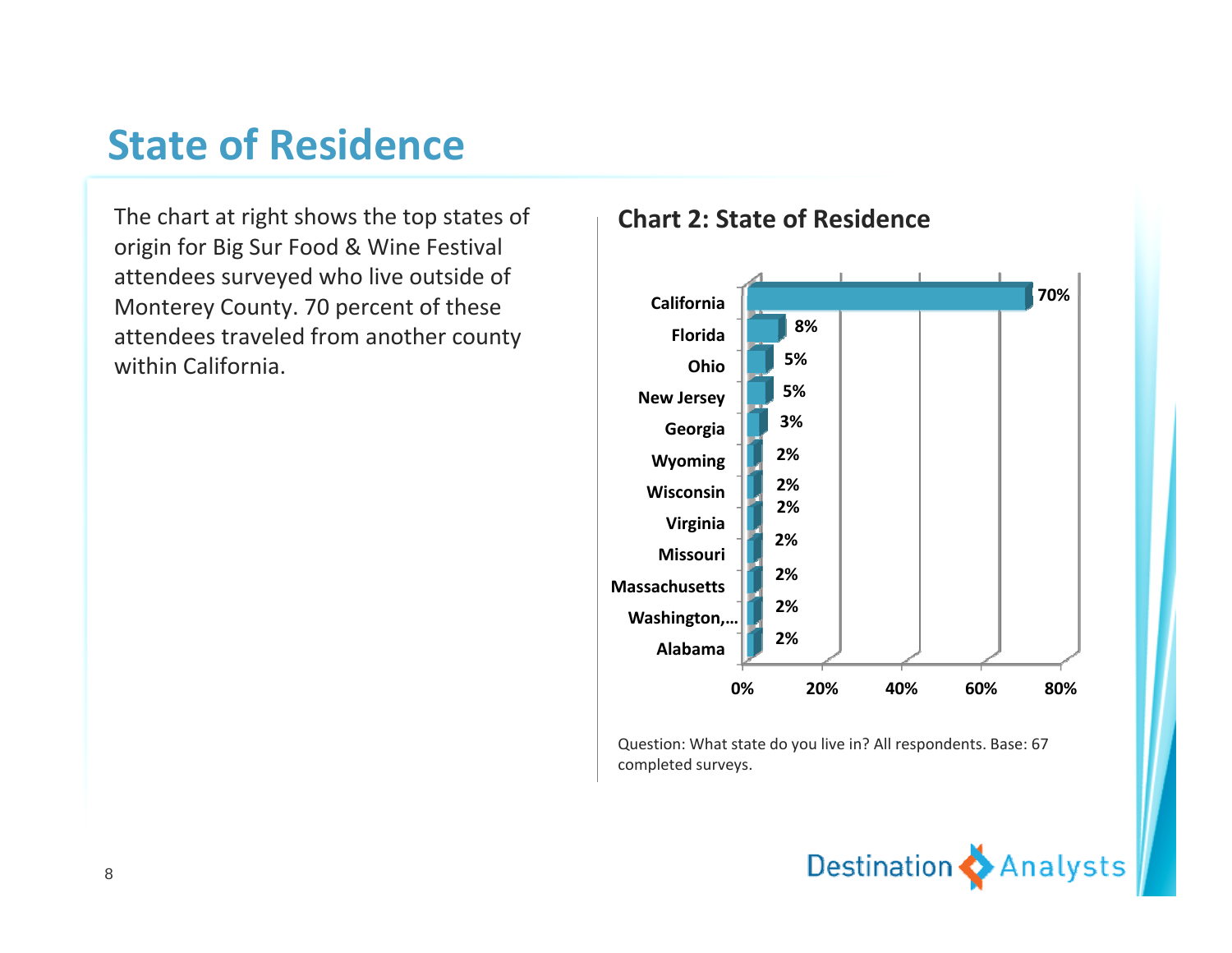### **City of Residence**

The chart at right shows the top cities of origin for Big Sur Food & Wine Festival attendees surveyed who live outside

#### **Chart 2: City of Residence**



Question: What city do you live in? All respondents. Base: 67 completed surveys.

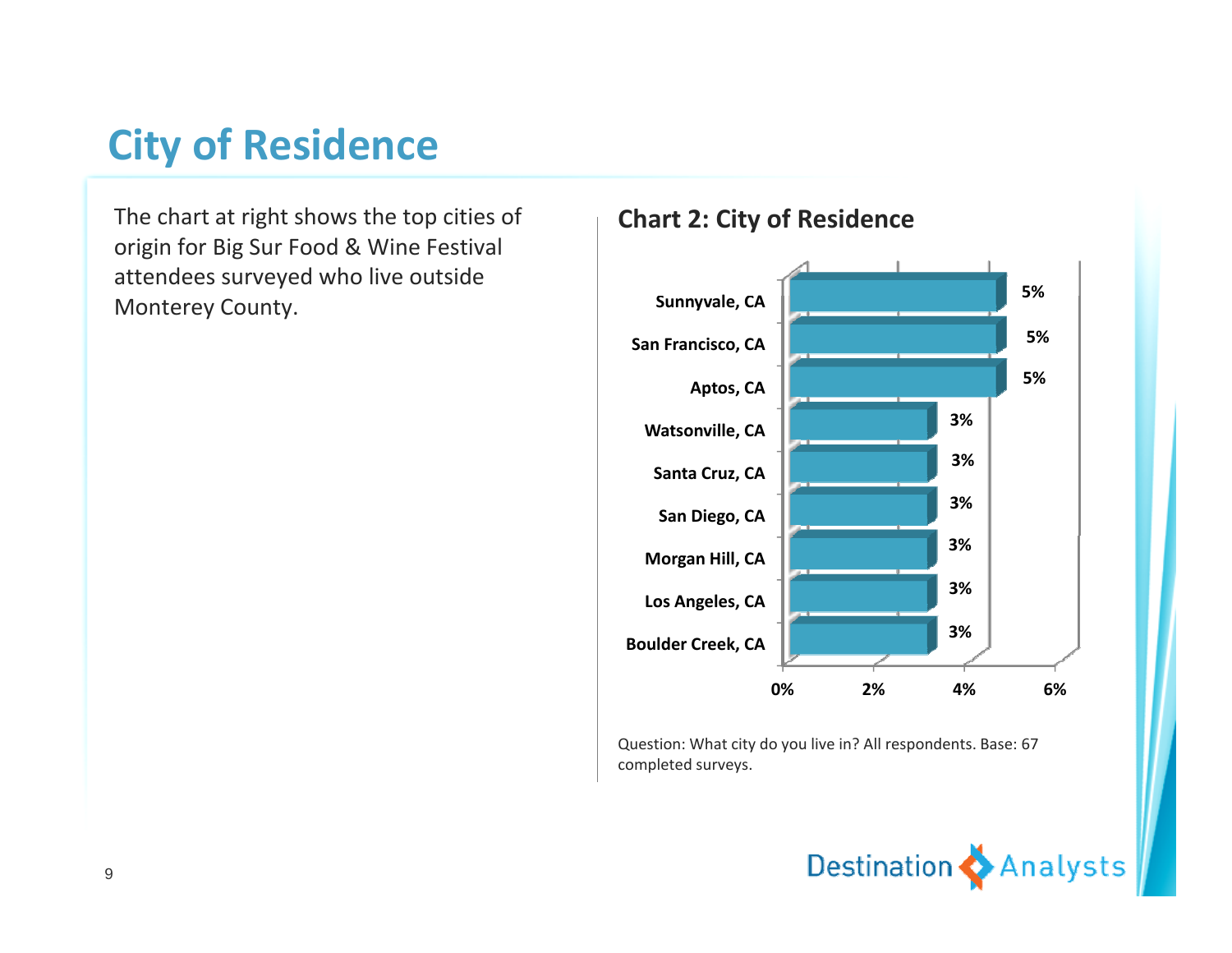### **Overnight Stay**

Nearly all attendees surveyed who live outside Monterey County reported staying overnight in Monterey County during their trip (95.5%). The remaining 4.5 percent did not stay overnight anywhere in Monterey County.



Question: Are you staying overnight (last night or tonight) anywhere in the Monterey County? Respondents who live outside of Monterey County. Base: 67 completed surveys.

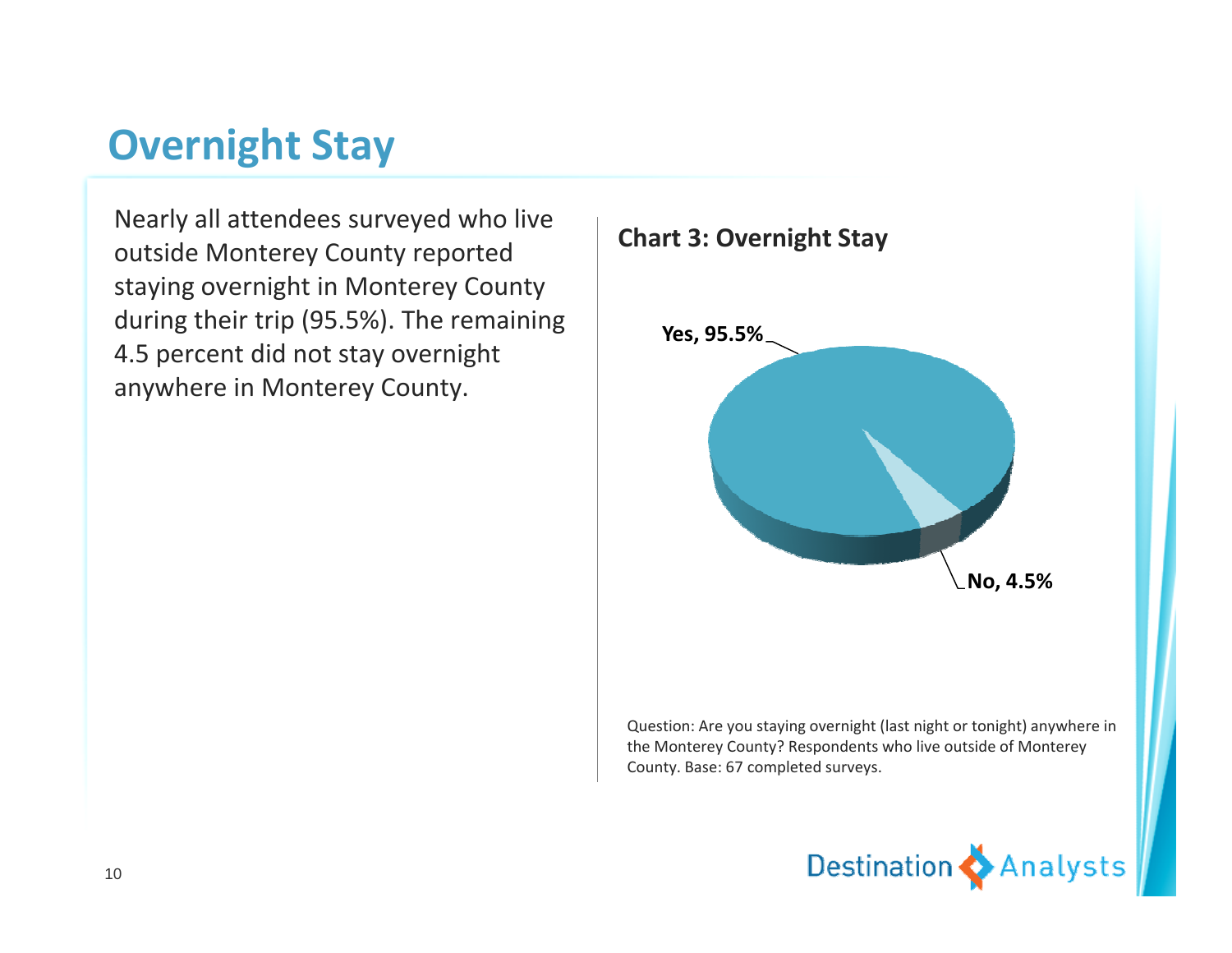### **Place of Stay**

Nearly three fourths of Big Sur Food & Wine Festival attendees surveyed who stayed overnight in Monterey County stayed in a hotel, motel or inn within Monterey County during their trip (70.3%), while 14.1 percent stayed in <sup>a</sup> private residence in Monterey County.



Question: Where did you (or will you) stay overnight? Respondents who live outside of Monterey County. Base: 64 completed surveys.

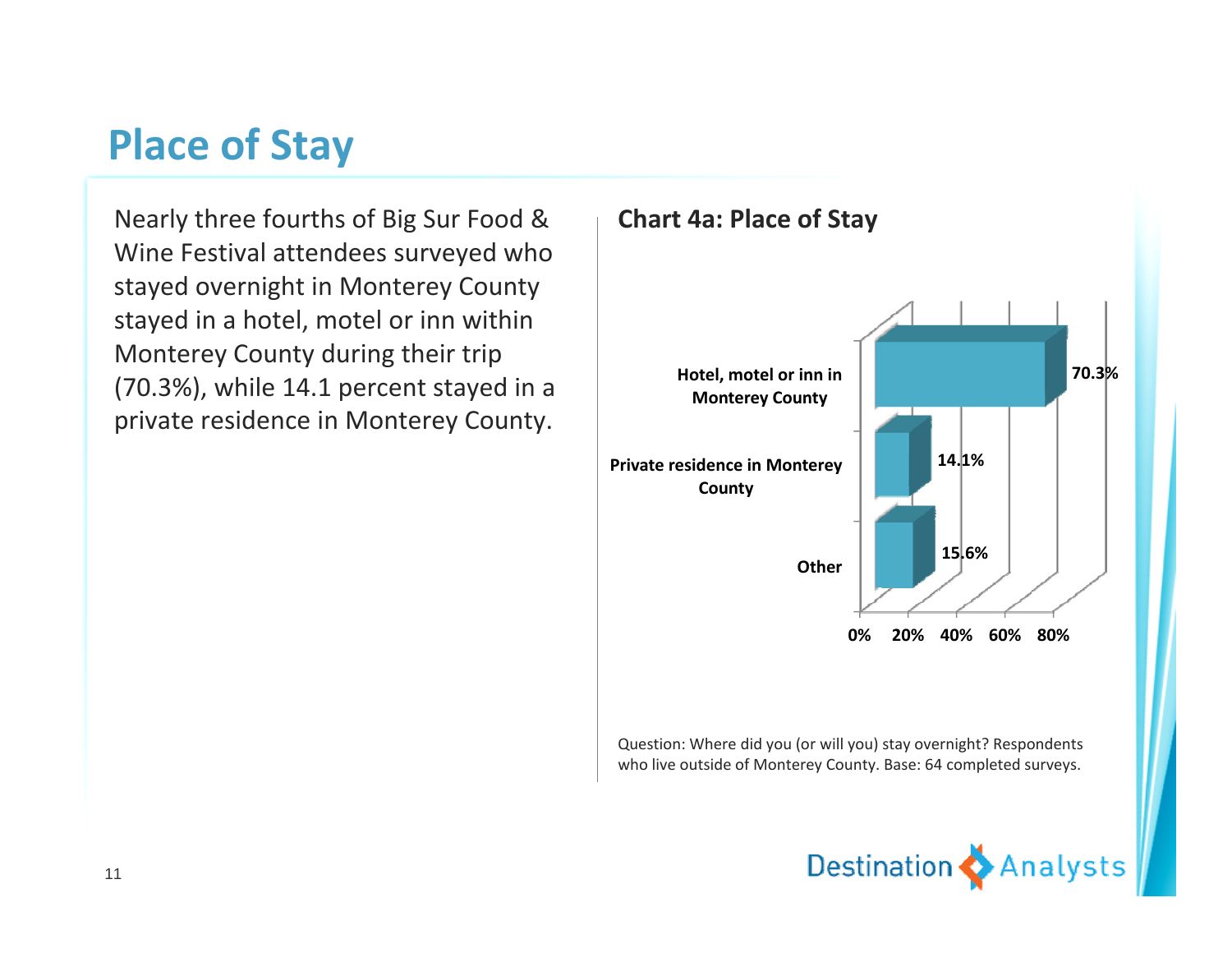### **Total Nights in Monterey County**

87.5 percent of Big Sur Food & Wine Festival attendees surveyed who live outside Monterey County stayed two nights or more in the county. Only 12.5 percent stayed one night. On average, overnight visitors spent approximately 2.7 nights in Monterey County.

#### **Chart 4b: Total Nights in Monterey County**



Question: How many nights did you, or will you, stay in Monterey County? Respondents who live outside of Monterey County. Base: 64 completed surveys.

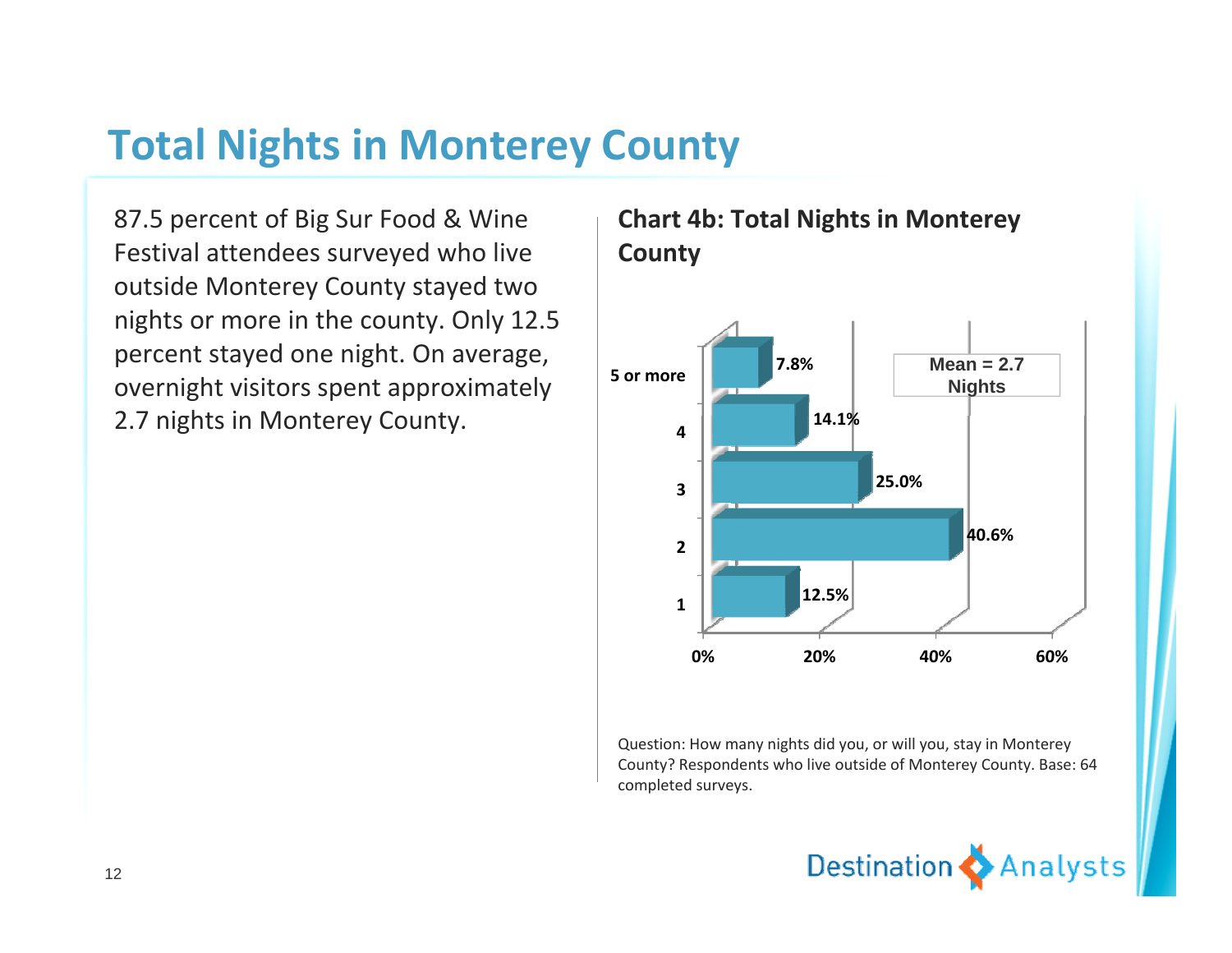### **Reason for Visiting Monterey County**

79.1 percent of Big Sur Food & Wine Festival attendees surveyed who live outside Monterey County primarily visited the county to attend the festival. This distinction is important, as spending by this group contributes to the total direct incremental spending used in the economic impact estimates presented earlier.

Smaller proportions of attendees who live outside Monterey County came to the area **Government travel** primarily for <sup>a</sup> weekend getaway (11.9%) or for a vacation (6.0%).

Question: What is your PRIMARY REASON for this visit Monterey County? Base: 67 completed surveys.





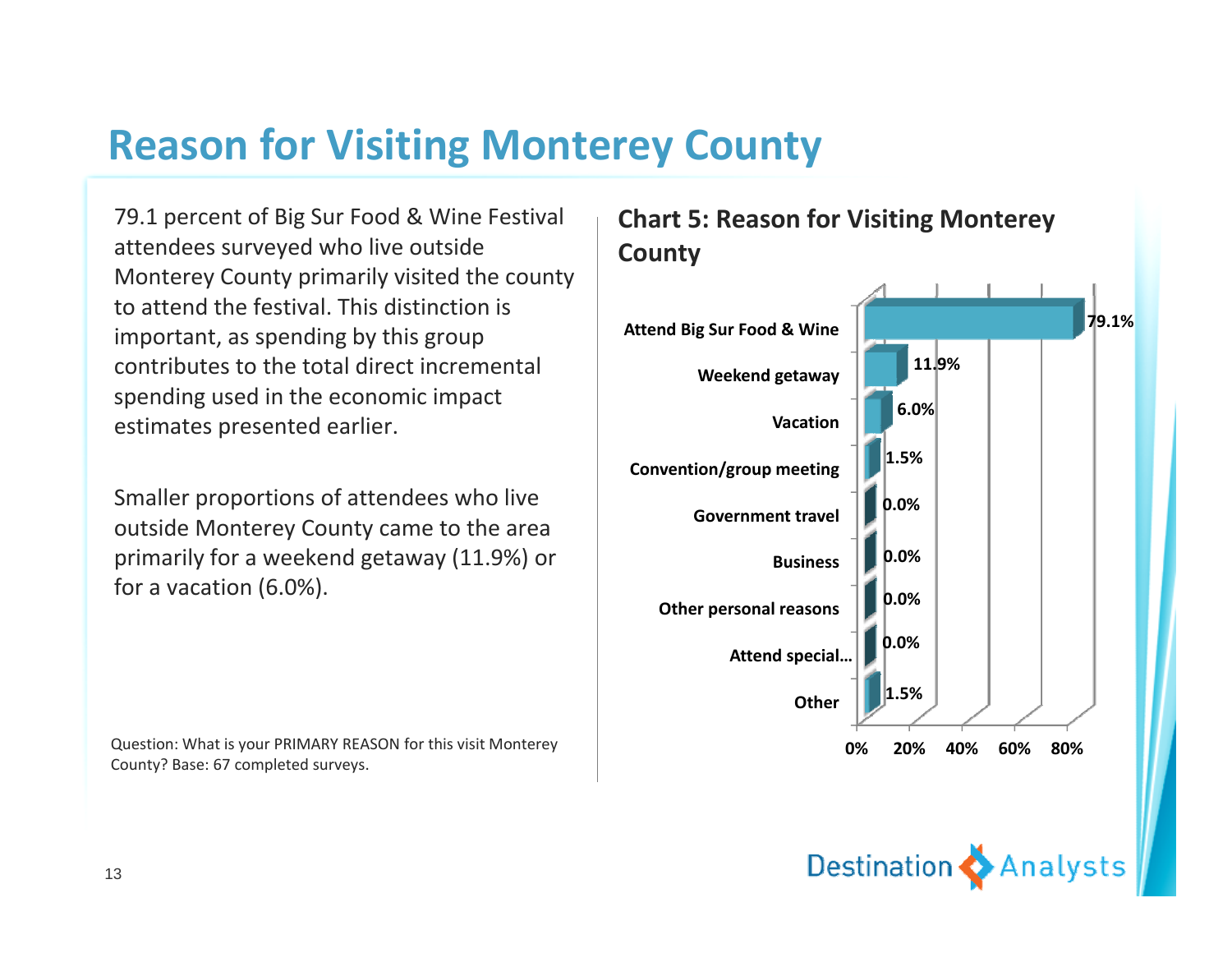### **Spending in Monterey County**

Big Sur Food & Wine Festival attendees surveyed who live outside Monterey County spent an average of \$801.63 per day while in Monterey. The largest share of this spending went to overnight accommodations (\$264.84) followed by restaurants and dining (\$258 48) **Entertainment & sightseeing** (\$258.48).

|                                           | <b>All Visitors</b> | Day<br><b>Trippers</b> | <b>All Over-</b><br><b>Night Guests</b> | <b>Hotel</b><br><b>Guests</b> |
|-------------------------------------------|---------------------|------------------------|-----------------------------------------|-------------------------------|
| Hotel/motel/inn                           | \$264.84            | \$0.00                 | \$274.83                                | \$313.71                      |
| <b>Restaurants</b>                        | \$258.48            | \$200.00               | \$260.50                                | \$238.39                      |
| <b>Retail purchases</b>                   | \$86.29             | \$50.00                | \$87.59                                 | \$95.61                       |
| <b>Entertainment &amp;</b><br>sightseeing | \$90.34             | \$0.00                 | \$91.90                                 | \$72.74                       |
| <b>Car rental fees</b>                    | \$35.50             | \$0.00                 | \$36.72                                 | \$41.79                       |
| Gas, parking and local<br>transportation  | \$43.07             | \$32.50                | \$43.42                                 | \$44.47                       |
| <b>Other</b>                              | \$23.11             | \$0.00                 | \$23.56                                 | \$13.33                       |
| <b>Total</b>                              | \$801.63            | \$282.50               | \$818.52                                | \$820.03                      |
| <b>Base</b>                               | 62                  | 2                      | 60                                      | 43                            |



Question: Approximately how much PER DAY will you spend on the following while in Monterey County? Please only include spending inside Monterey County. Base: 62 completed surveys.



#### **Chart 6: Spending in Monterey County**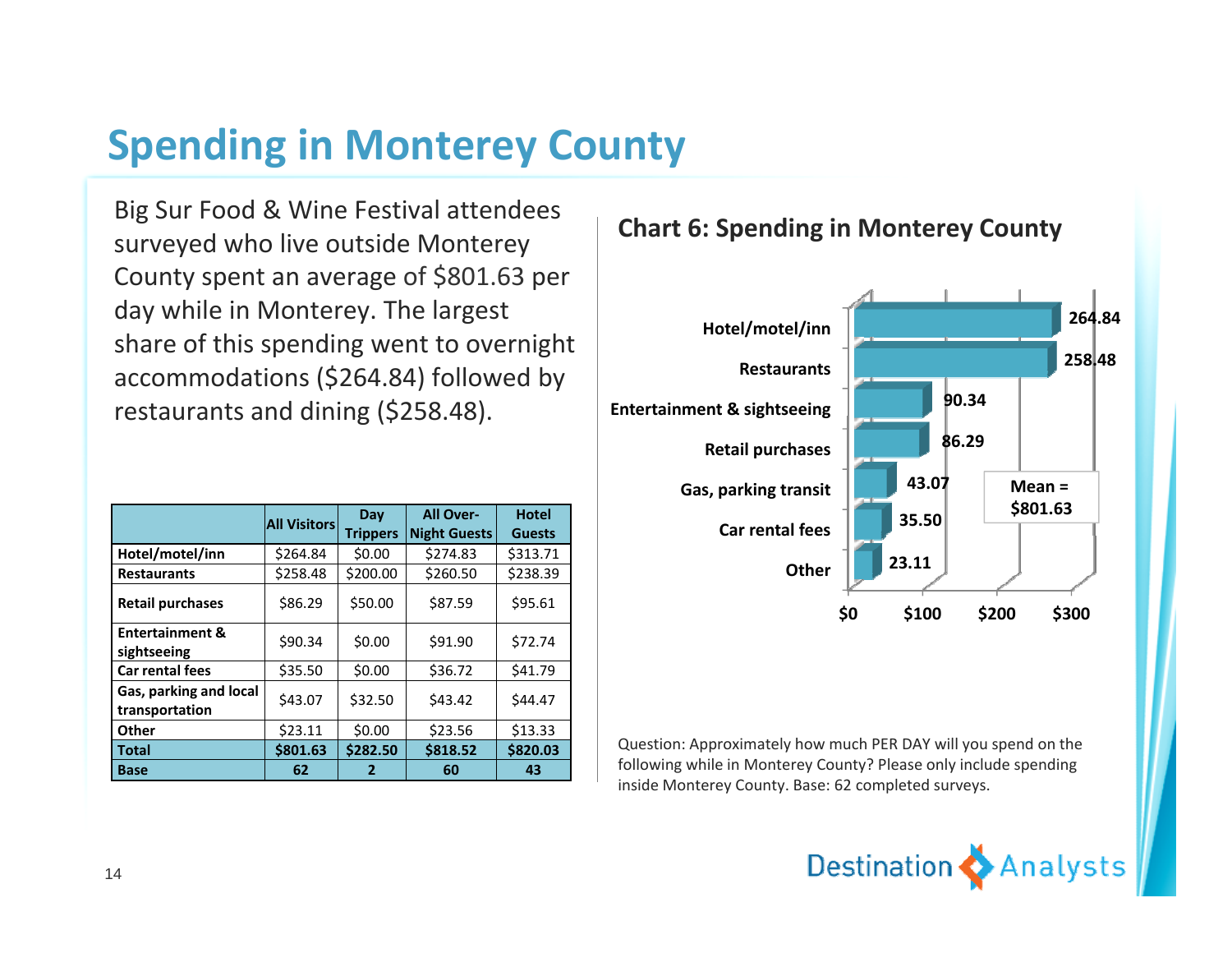### **Attendees Covered by Spending**

Nearly three fourths of Big Sur Food & Wine Festival attendees surveyed who live outside Monterey County said the spending they reported covered two people (71.6%). With an average of 2.2 people covered by the reported spending, the per person daily spending letter than in Monterey County was approximately \$365.37.



#### **Chart 7: Attendees Covered by Spending**

Question: How many attendees did this spending cover? Base: 67 completed surveys.

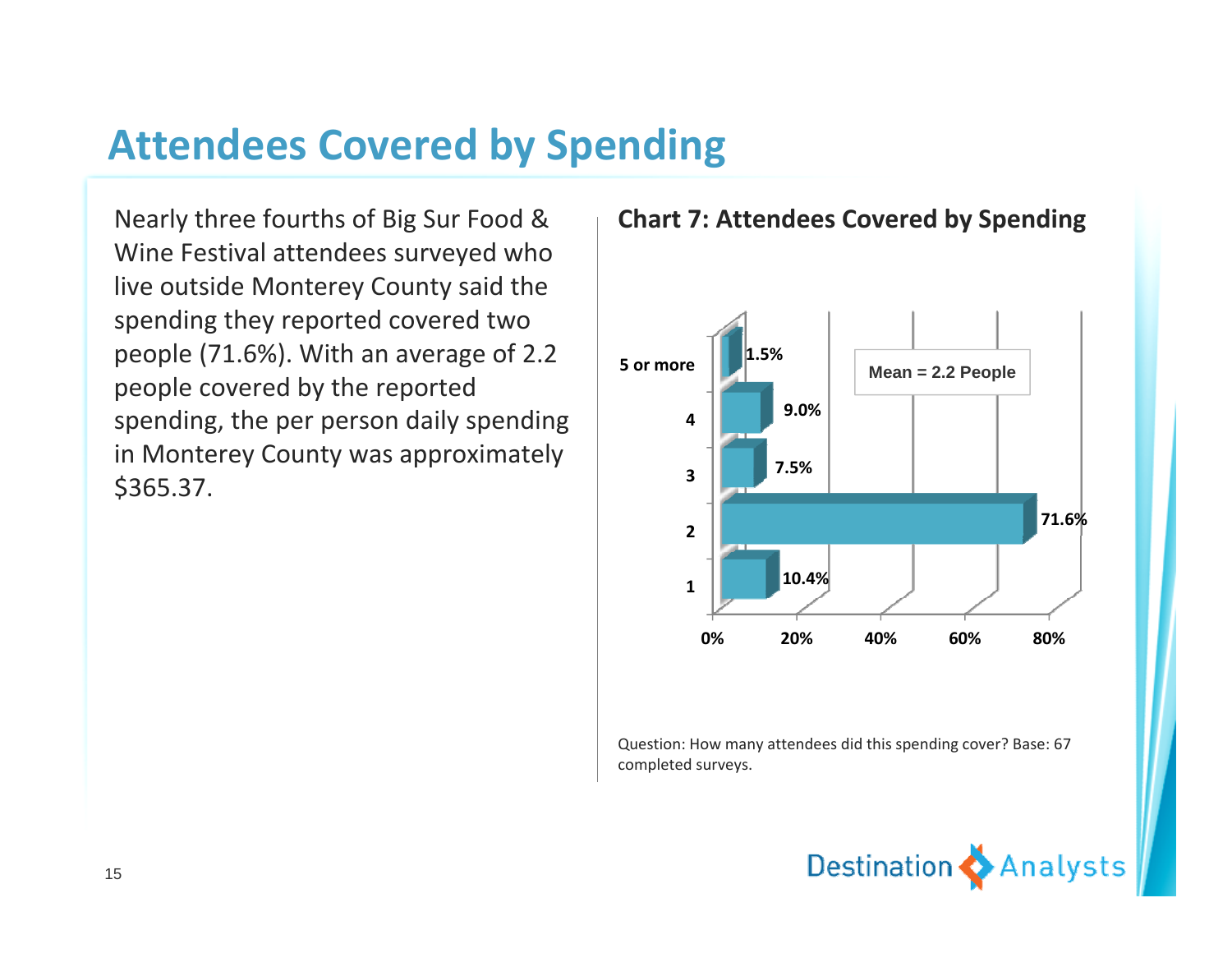### **Areas Visited During Trip**

When asked which areas of the County they visited on their trip to Monterey County for the Big Sur Food & Wine Festival, fully 92.3 percent of attendees surveyed reported visiting Big Sur. Carmel‐by‐the‐Sea and Monterey/Pacific Grove were the next<br>most visited areas reported bv t visited areas reported by respondents, at 56.9 and 47.7 percent **respectively. Moss Landing** 



Question: Which of these Monterey County areas did you visit on this trip? (Select all that apply) Base: 65 completed surveys.

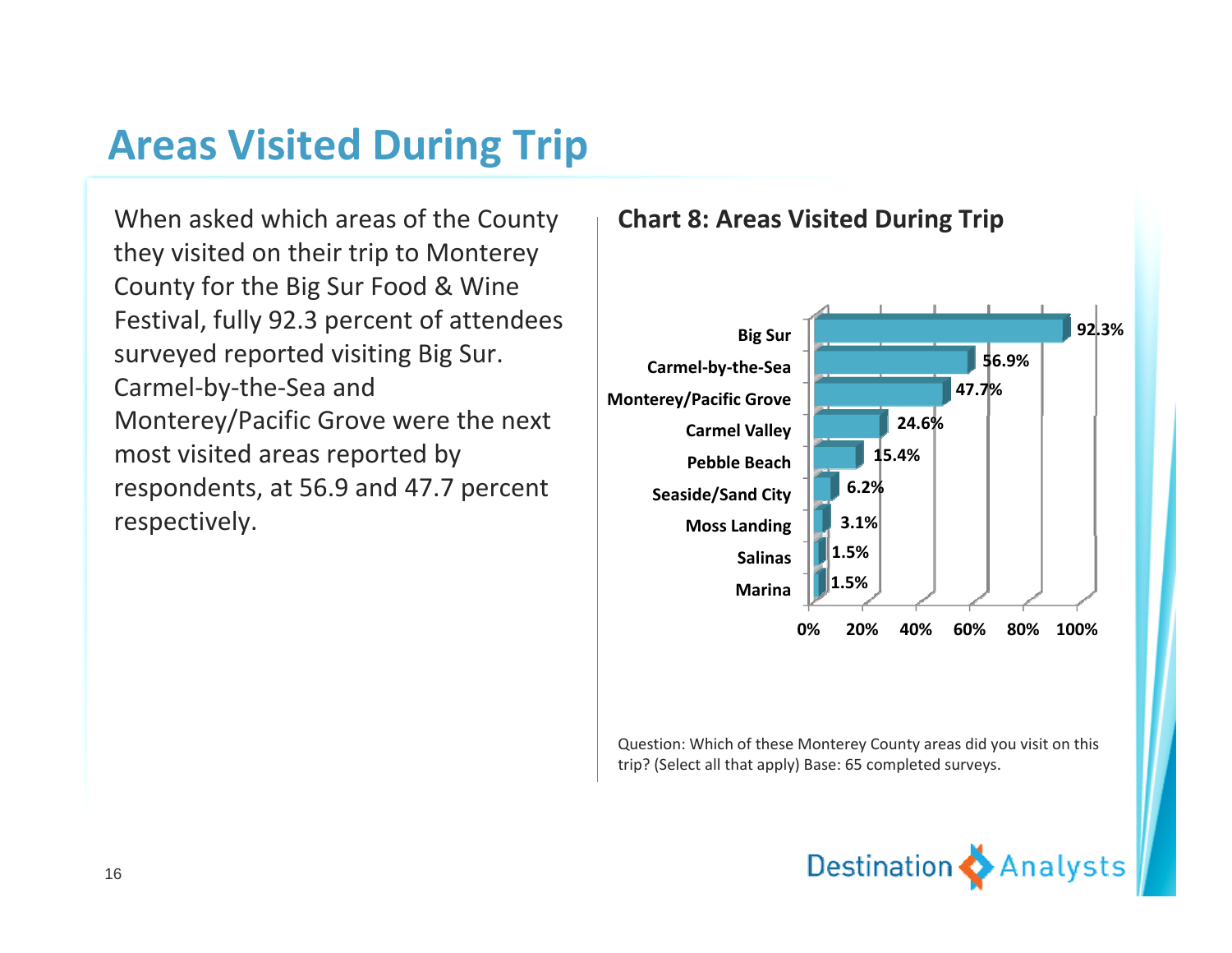### **Overall Satisfaction With Monterey County**

Monterey County is reported to be highly satisfactory. Using a five-point scale from "Very satisfied" to "Very scale from "Very satisfied" to "Very<br>unsatisfied," survey respondents were asked to rate their satisfaction with the county overall. Over nine in ten attendees said they were "Satisfied" **And in Satisfied** (18.3%) or "Very satisfied" (77.1%) with their experience.

# **Chart 9: Overall Satisfaction With**



Question: How satisfied are you with your experience in Monterey County overall? Base: All Respondents. 131 completed surveys.

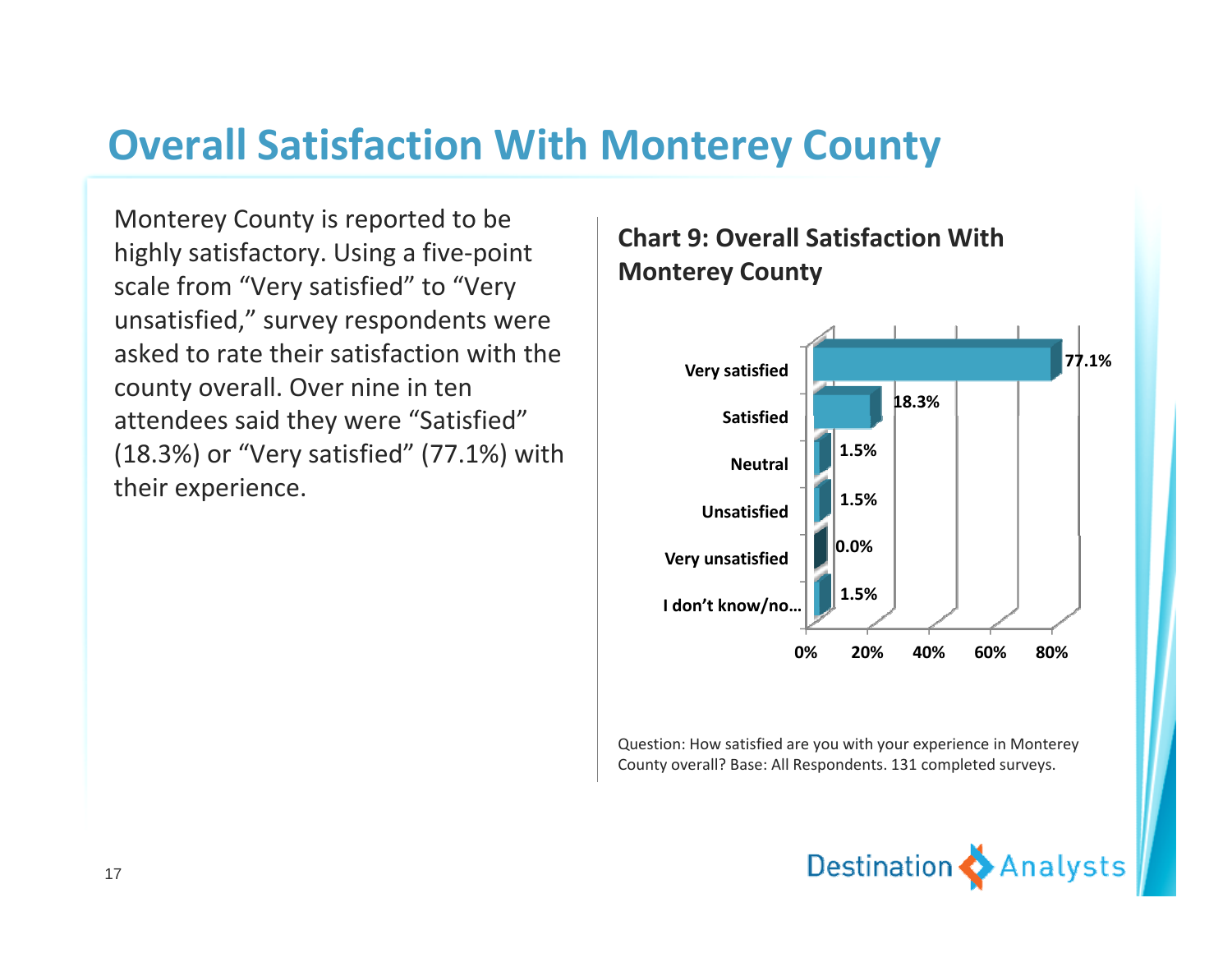### **Satisfaction With Big Sur Food & Wine Festival**

The Big Sur Food & Wine Festival provides <sup>a</sup> highly satisfactory experience. Using a five-point scale from "Very satisfied" to "Very unsatisfied," survey respondents were asked to rate their satisfaction with the festival. Over eight in ten attendees said they were "Satisfied" (29.0%) or "Very satisfied" (55.7%) with their experience.

#### **Chart 9: Satisfaction With Big Sur Food & Wine Festival**



Question: How satisfied are you with your experience at the festival? Base: All Respondents. 131 completed surveys.

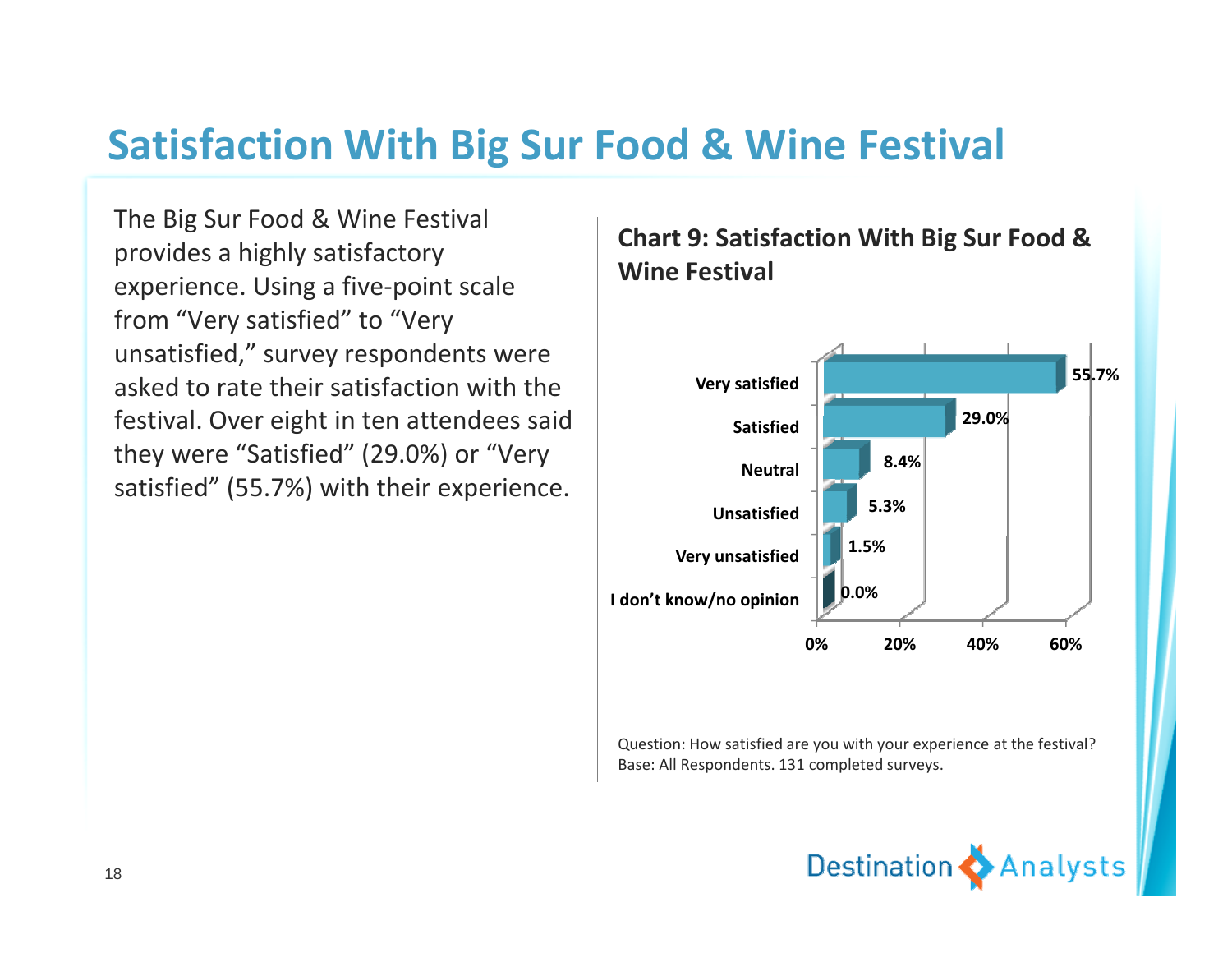### **Festival Events Attended**

Big Sur Food & Wine Festival attendees were asked which events they attended or planned on attending. Half said they the state of the state of the state of the state of the state of the sta would attend the Grand Public Tasting (50.4%). This was followed by the Gateway to Big Sur (31.0%) and the

Question: Which of the following events did you or will you attend? (Check all that apply) Base: All Respondents. 129 completed surveys.

#### **Chart 10: Festival Events Attended**

|                                                                                                                                                                                          |                                                   | <b>Total</b> |
|------------------------------------------------------------------------------------------------------------------------------------------------------------------------------------------|---------------------------------------------------|--------------|
|                                                                                                                                                                                          |                                                   |              |
|                                                                                                                                                                                          | <b>Grand Public Tasting (Pfeiffer State Park)</b> | 50.4%        |
|                                                                                                                                                                                          | Gateway to Big Sur (Hyatt Carmel Highlands)       | 31.0%        |
|                                                                                                                                                                                          | Pinot Walk About (Secret Location)                | 26.4%        |
|                                                                                                                                                                                          | Wine & Swine / After Party (Henry Miller Library) | 24.0%        |
| or planned on attending. Half said they<br>would attend the Grand Public Tasting<br>(50.4%). This was followed by the<br>Gateway to Big Sur (31.0%) and the<br>Pinot Walk About (26.4%). | Dinner With Friends (Henry Miller Library)        | 20.2%        |
|                                                                                                                                                                                          | Magical Mystery Tour (Tour Big Sur Homes)         | 10.9%        |
|                                                                                                                                                                                          | Auction & Luncheon (Pfeiffer State Park)          | 10.9%        |
|                                                                                                                                                                                          | Hiking With Stemware & Dinner (Rancho Rico)       | 10.1%        |
|                                                                                                                                                                                          | Paul Lato Winemaker Dinner (Esalen)               | 8.5%         |
|                                                                                                                                                                                          | Panel Tastings (Pfeiffer State Park)              | 7.8%         |
|                                                                                                                                                                                          | Somm Dinner (Big Sur Roadhouse)                   | 4.7%         |
|                                                                                                                                                                                          | Tantara Wine Dinner (Deetjens Big Sur Inn)        | 4.7%         |
|                                                                                                                                                                                          | Paul Lato Winemaker Dinner (Esalen)               | 4.7%         |
|                                                                                                                                                                                          | Magical Mystery Tour (Big Sur Homes)              | 3.1%         |
|                                                                                                                                                                                          | Winemaker Dinner (Treebones)                      | 0.8%         |
|                                                                                                                                                                                          | Firestone Brewery Dinner (Big Sur Taphouse)       | 0.0%         |

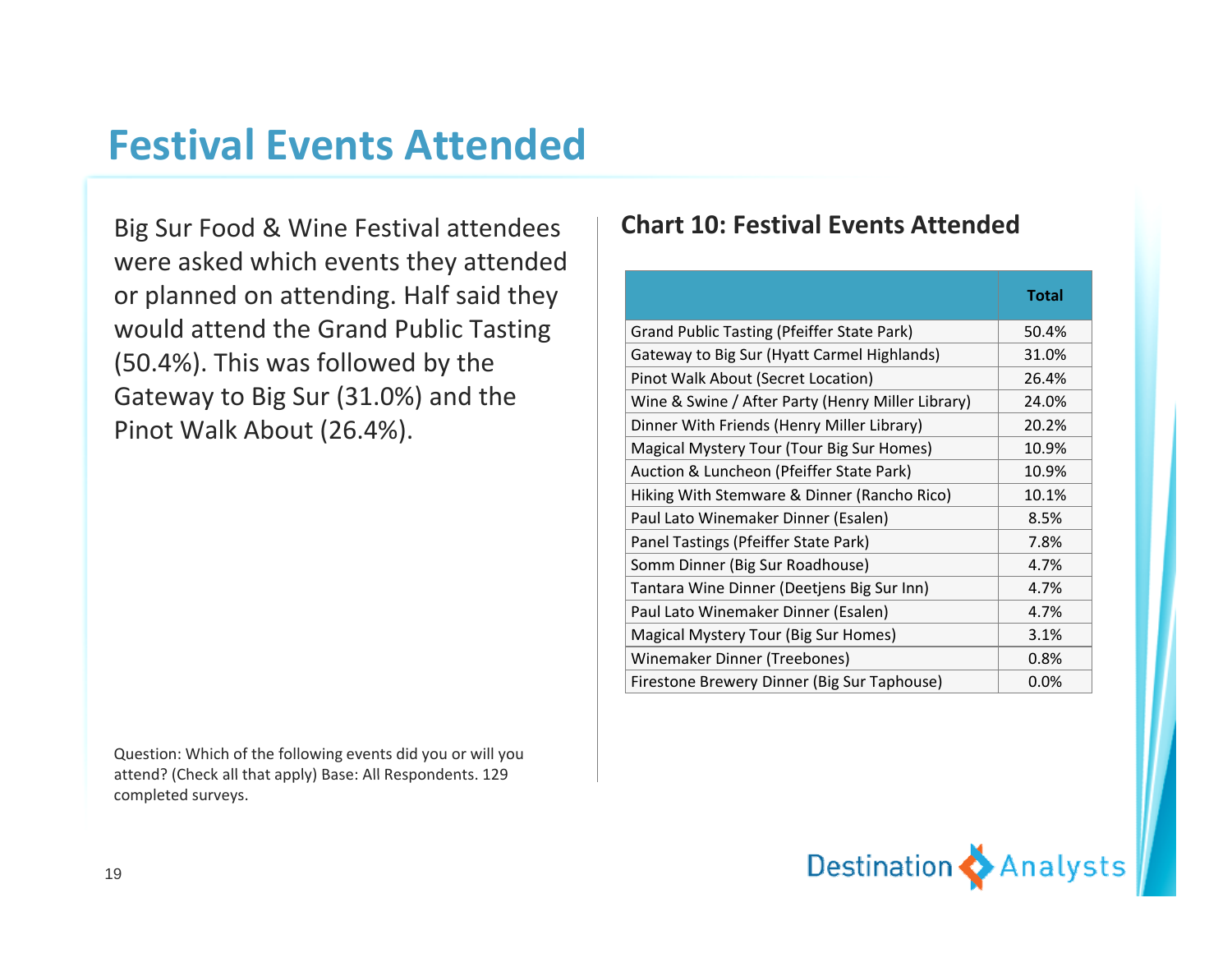### **Children in Party**

No attendees surveyed reported bringing children with them to the Big Sur Food & Wine Festival.

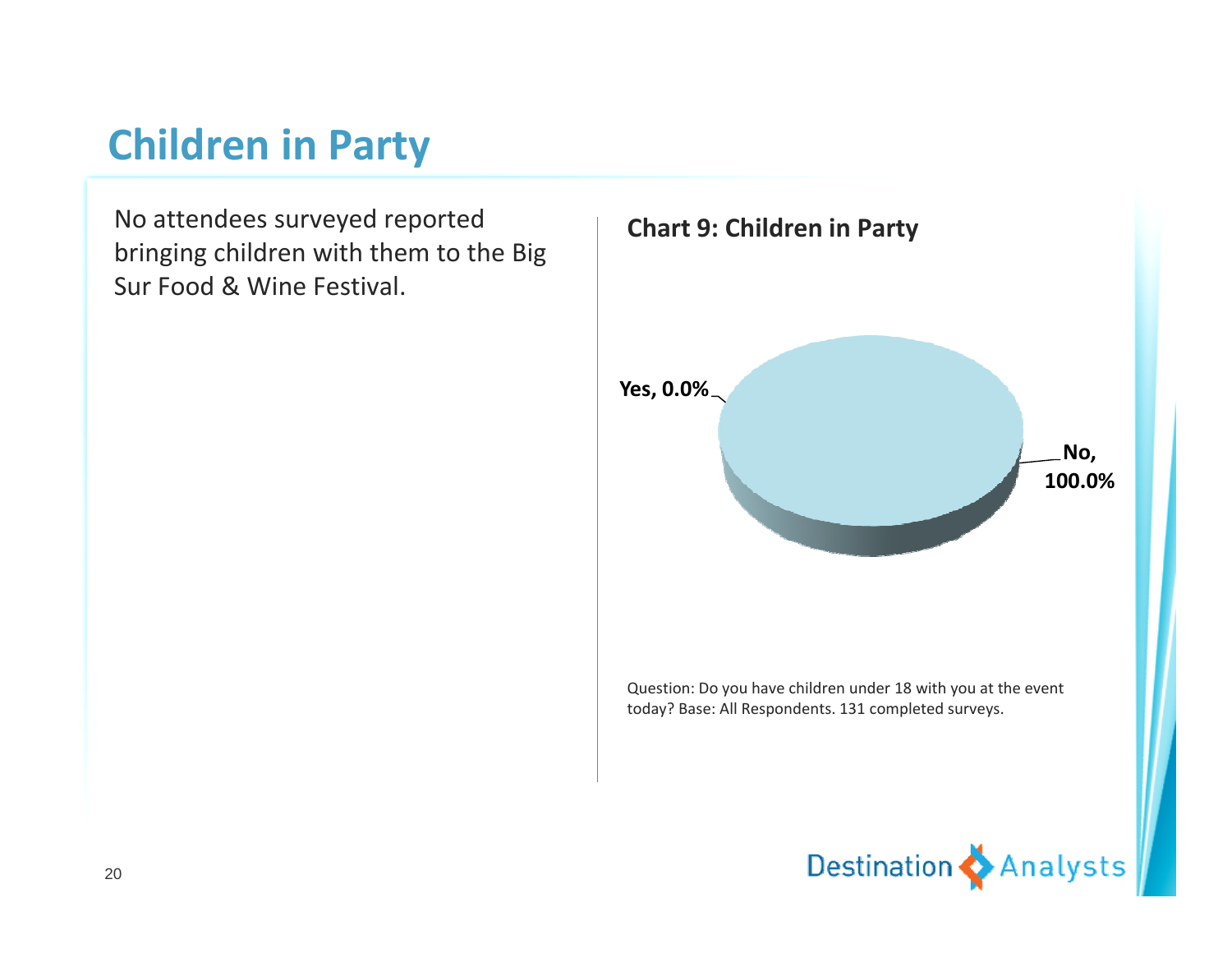### **Days Spent at the Festival**

46.6 percent of respondents reported spending only one day at the Big Sur Food & Wine Festival. On average, attendees (including Monterey County residents) spent approximately 1.9 days at the festival.





Question: How many days will you attend the Big Sur Food & Wine Festival? Base: All Respondents. 131 completed surveys.

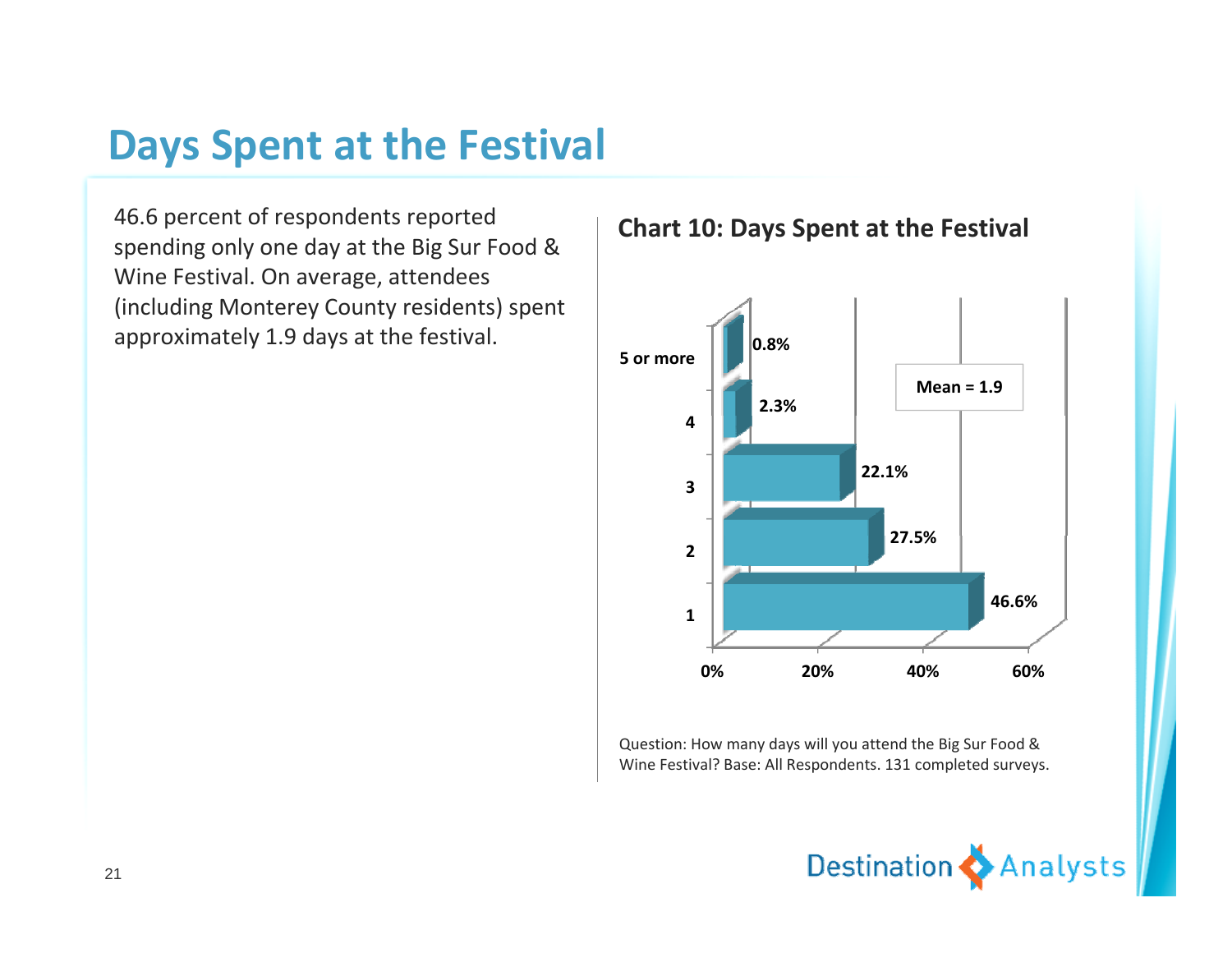# **Sample Demographics**

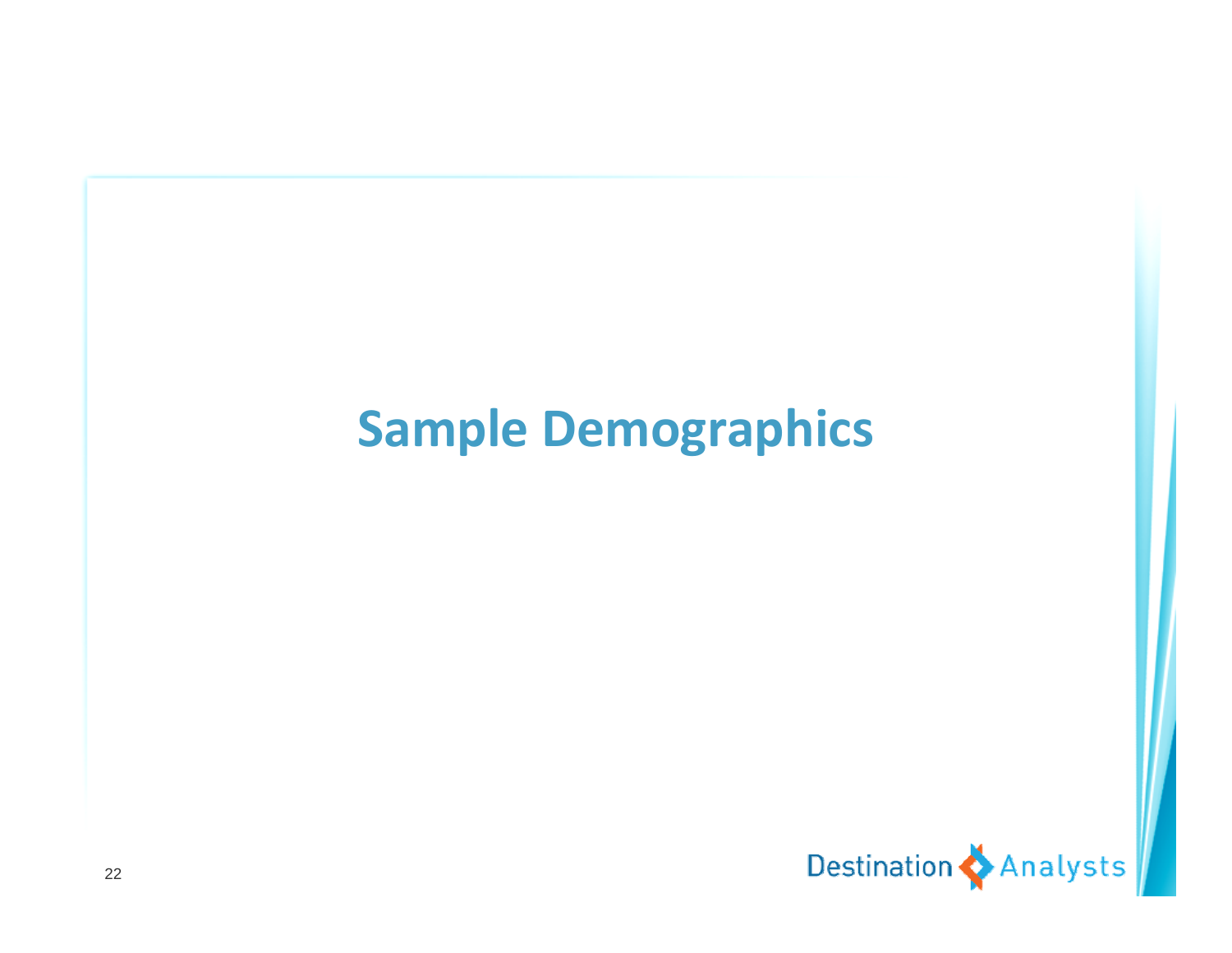### **Gender**

Survey respondents skewed female at 50.4 percent.

|                        | <b>All</b><br><b>Respondents</b> | <b>Non-Monterey</b><br><b>County Residents</b> |
|------------------------|----------------------------------|------------------------------------------------|
| <b>Male</b>            | 46.6%                            | 51.6%                                          |
| Female                 | 50.4%                            | 46.9%                                          |
| I prefer not to answer | 3.1%                             | 1.6%                                           |
| <b>Base</b>            | 131                              |                                                |



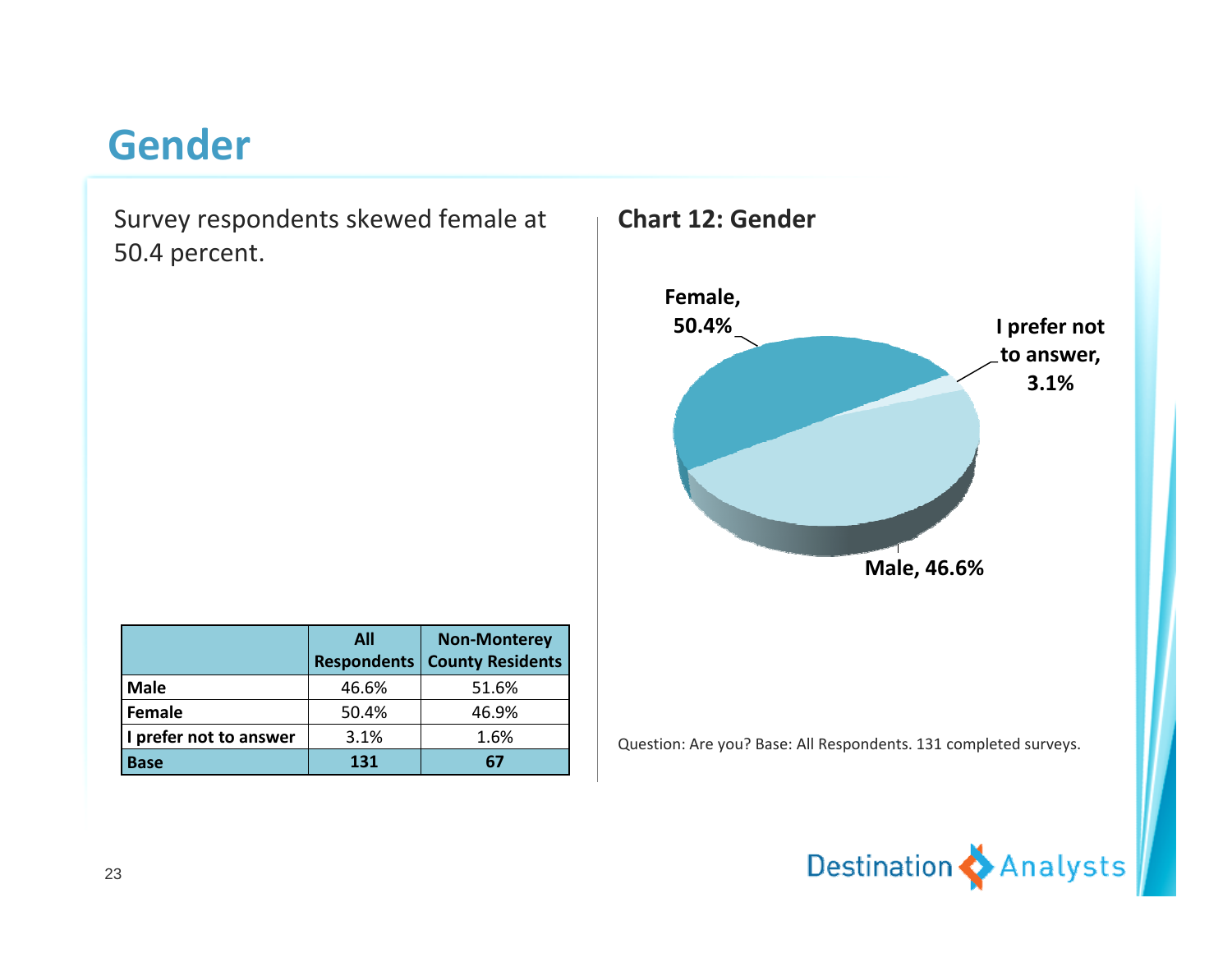### **Age**

The average age of survey respondents is 50.7 years.

|                        | <b>All</b>         | <b>Non Monterey</b>     |
|------------------------|--------------------|-------------------------|
|                        | <b>Respondents</b> | <b>County Residents</b> |
| <b>Under 20</b>        | 0.0%               | 0.0%                    |
| 20 to 34               | 8.4%               | 6.0%                    |
| 35 to 44               | 18.3%              | 16.4%                   |
| 45 to 54               | 27.5%              | 32.8%                   |
| 55 to 64               | 35.9%              | 37.3%                   |
| 65 or above            | 8.4%               | 6.0%                    |
| I prefer not to answer | 1.5%               | 1.5%                    |
| <b>Mean</b>            | 50.7               | 51.2                    |
| <b>Base</b>            | 131                | 67                      |





Question: What best describes your age? (Select one) Base: All Respondents. 131 completed surveys.

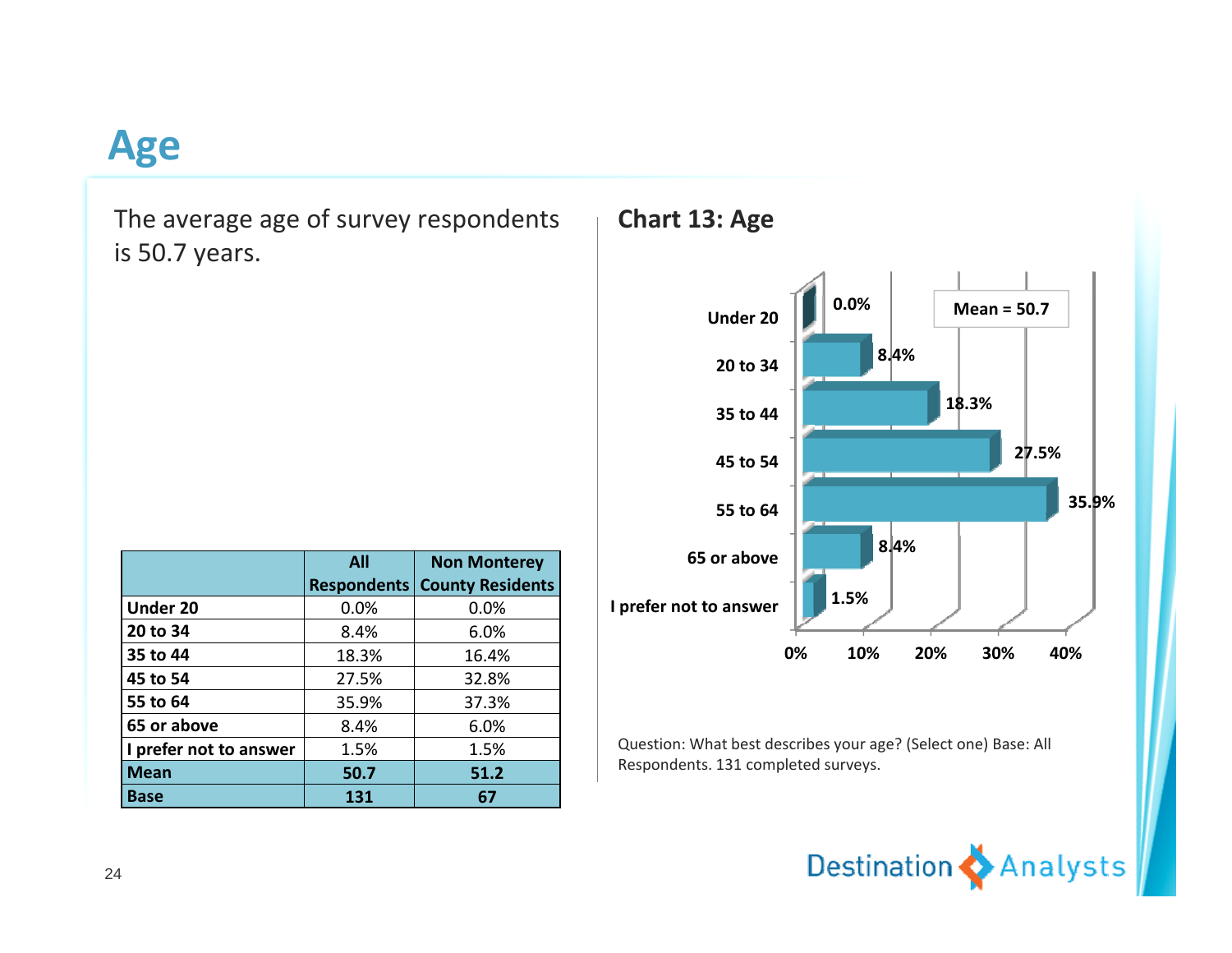### **Annual Household Income**

On average, survey respondents reported an annual household income of \$139,954.

|                        | <b>All</b><br><b>Respondents</b> | <b>Non Monterey</b><br><b>County Residents</b> |
|------------------------|----------------------------------|------------------------------------------------|
| Less than \$15,000     | 0.8%                             | 0.0%                                           |
| \$15,000 to \$44,999   | 3.8%                             | 1.5%                                           |
| \$45,000 to \$74,999   | 9.9%                             | 4.5%                                           |
| \$75,000 to \$99,999   | 12.2%                            | 6.0%                                           |
| \$100,000 to \$149,999 | 16.0%                            | 17.9%                                          |
| \$150,000 to \$199,999 | 11.5%                            | 10.4%                                          |
| \$200,000 or more      | 29.8%                            | 43.3%                                          |
| I prefer not to answer | 16.0%                            | 16.4%                                          |
| <b>Mean</b>            | \$139,954                        | \$162,232                                      |
| <b>Base</b>            | 131                              | 67                                             |

#### **Chart 14: Annual Household Income**



Question: Which best describes the combined annual income of all members of your household? (Select one) Base: All Respondents. 131 completed surveys.

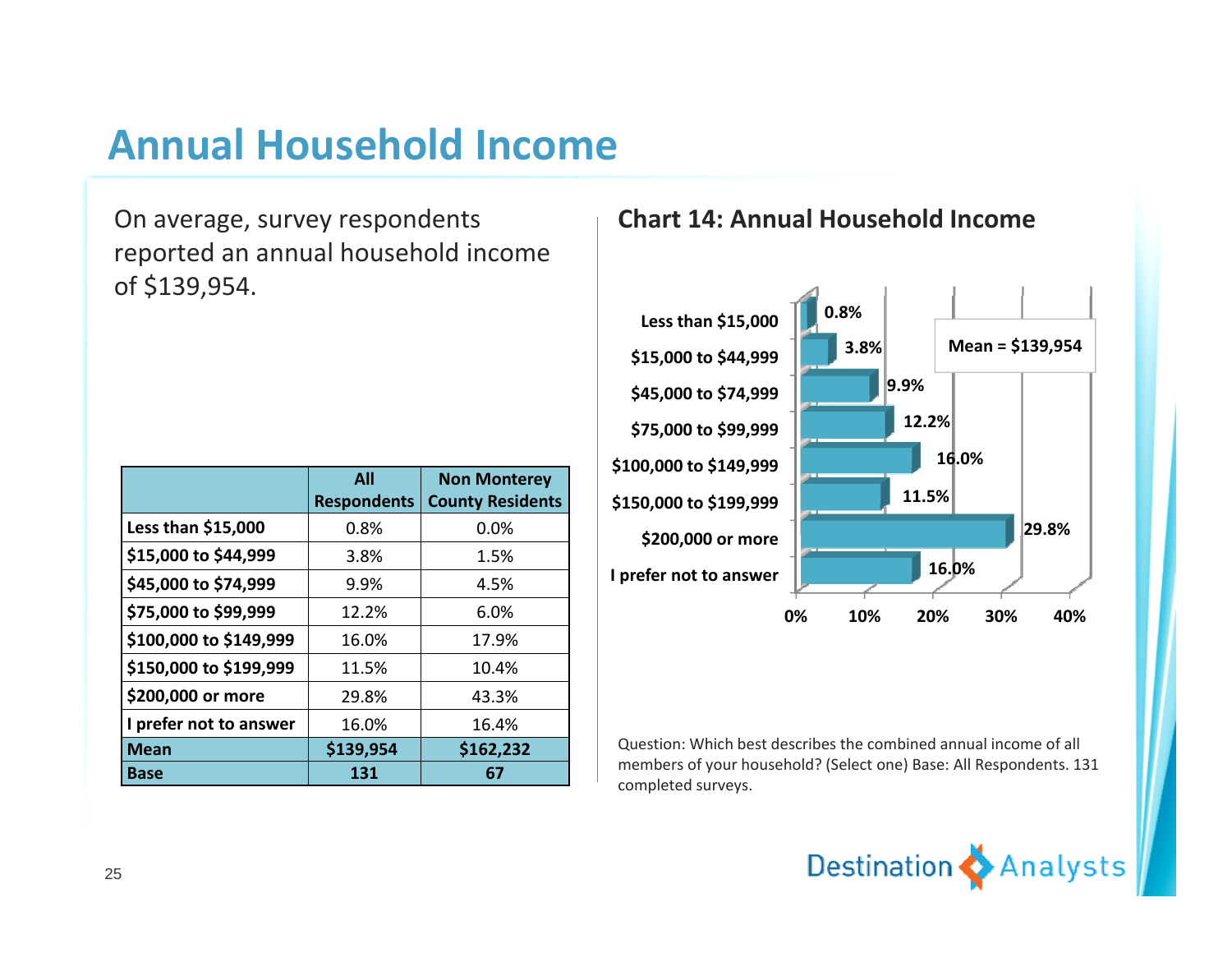### **Marital Status**

55.0 percent of respondents are either married or partnered, while 29.8 percent report being single.

|                                             | <b>All</b> | <b>Non Monterey</b><br><b>Respondents County Residents</b> |
|---------------------------------------------|------------|------------------------------------------------------------|
| Single                                      | 29.8%      | 25.4%                                                      |
| Single with children<br>under 18            | 0.8%       | 0.0%                                                       |
| Married/partnered                           | 55.0%      | 61.2%                                                      |
| Married/partnered<br>with children under 18 | 9.2%       | 7.5%                                                       |
| I prefer not to answer                      | 5.3%       | 6.0%                                                       |
| <b>Base</b>                                 | 131        | 67                                                         |



Question: Which best describes your marital status? (Select one) Base: All Respondents. 131 completed surveys.

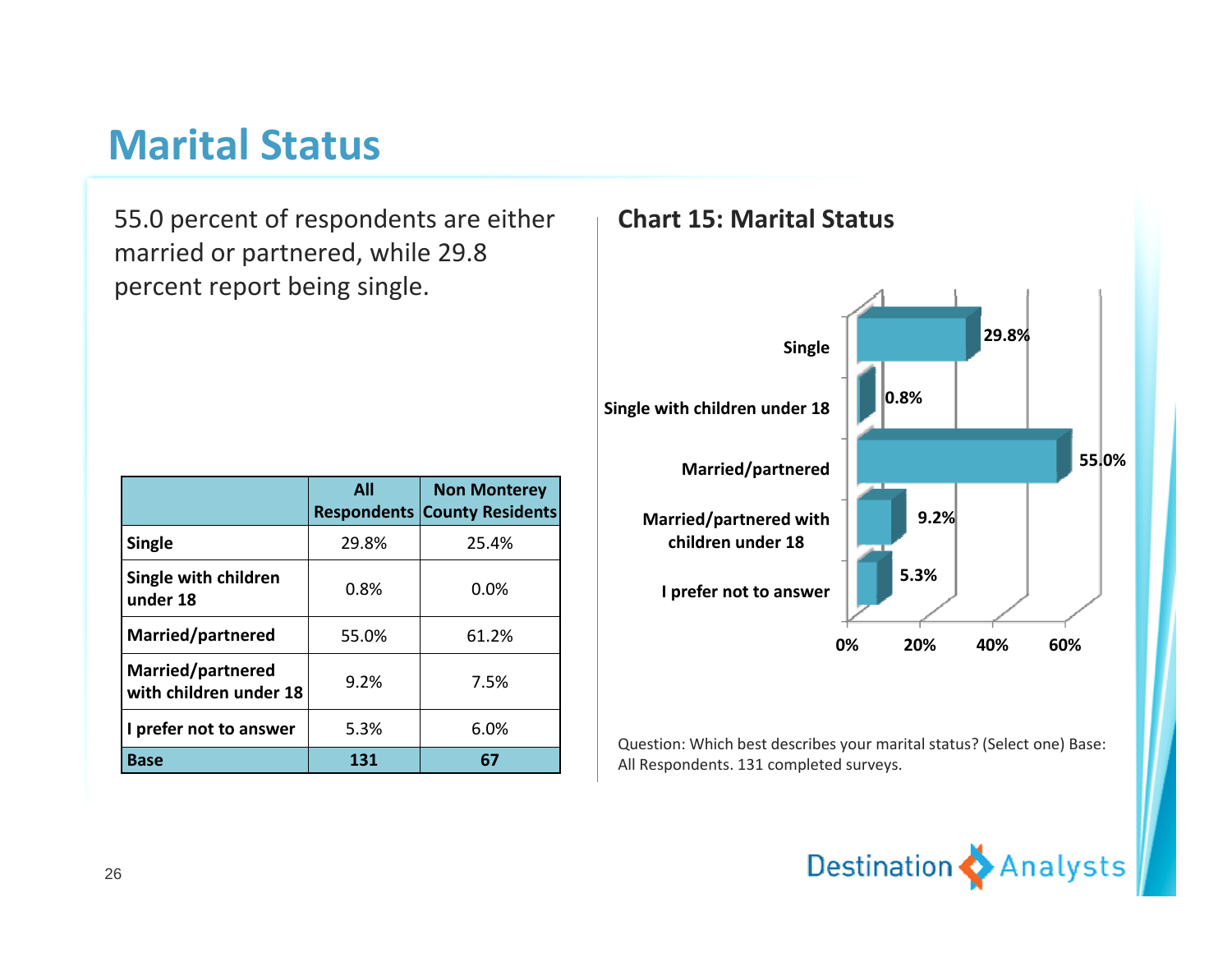### **Ethnicity**

87.8 percent of respondents identify as Caucasian. 3.8 percent are Latino/Hispanic and 1.5 are Asian.

|                                          | All<br><b>Respondents</b> | <b>Non Monterey</b><br><b>County Residents</b> |
|------------------------------------------|---------------------------|------------------------------------------------|
| Caucasian                                | 87.8%                     | 85.1%                                          |
| Latino, Hispanic                         | 3.8%                      | 3.0%                                           |
| Asian, Pacific Islander                  | 1.5%                      | 1.5%                                           |
| <b>Black, African-</b><br>American       | 0.0%                      | 0.0%                                           |
| <b>Native American,</b><br>Aleut, Eskimo | 0.0%                      | 0.0%                                           |
| <b>Other</b>                             | 2.3%                      | 1.5%                                           |
| I prefer not to answer                   | 4.6%                      | 9.0%                                           |
| Base                                     | 131                       | 67                                             |



Question: Which best describes your race or ethnic background? (Select one) Base: All Respondents. 131 completed surveys.